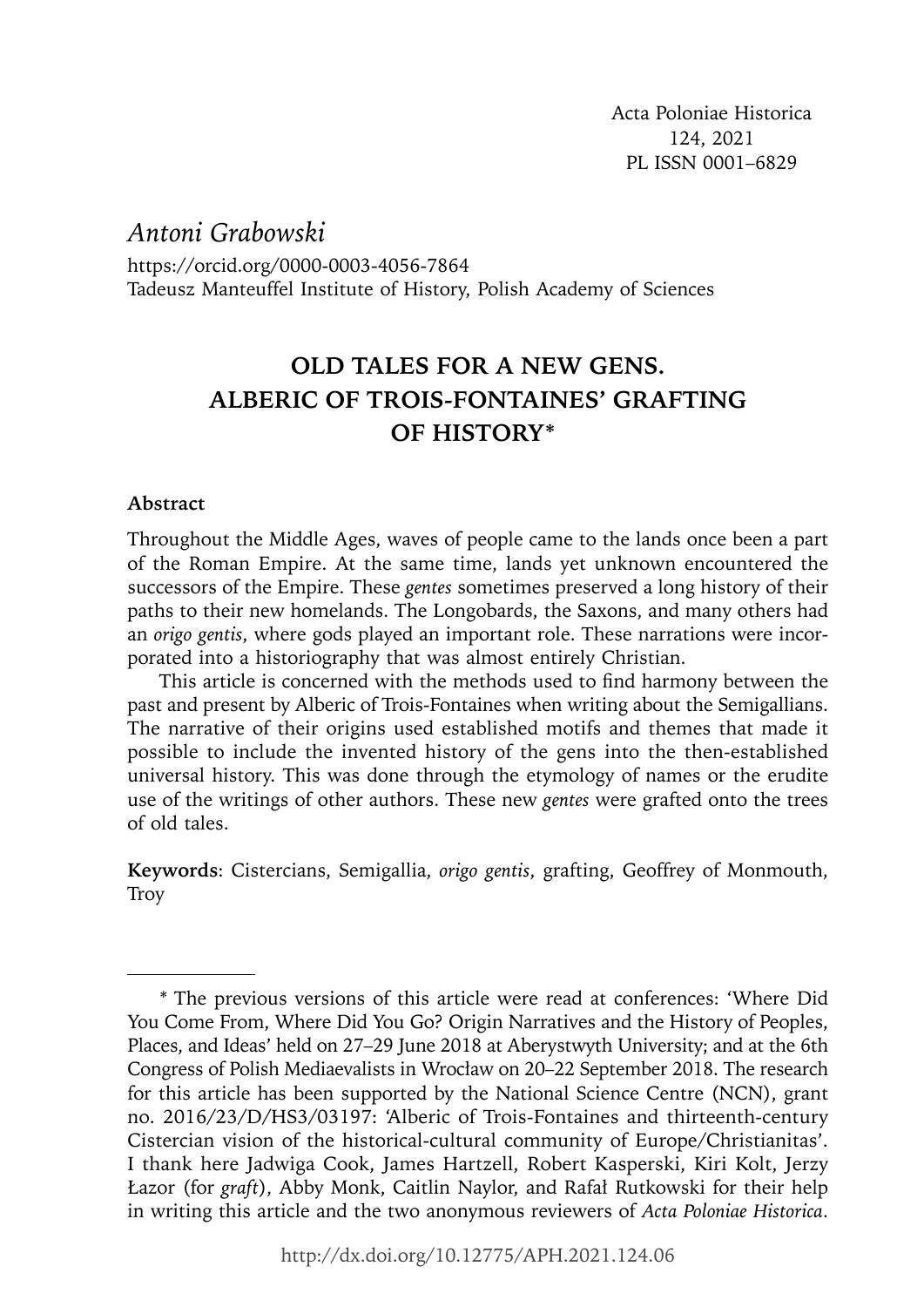I

In this article, I discuss the way authors fit the origins of nations into established history. While learning about new lands and people, authors had to provide order to the past and make it cohesive. The tales of the origins of new peoples/nations – *origo gentis*1 – could not operate independently from the universal history. These tales had to be harmonised with the established vision of the past. There was a clear need to find order and see history as a homogeneous phenomenon, not as a multiplicity of different accounts.2

This was not a medieval development. In ancient Rome, there were multiple examples of implanting new histories into established traditions, like the Trojan origins of the city. This trend was then continued, as seen in the case of the Scripture's historical narrative, which was fitted into the timeline of Greek and Roman history. New peoples could not appear on the scene just like that, and they had to be connected with the accepted and rationalised versions of the past.<sup>3</sup> Sometimes this connecting meant reimagining existing peoples, like

<sup>1</sup> They are treated here neither as a genre, nor *genus mixtum*, but as a category of tales about origins and have no bearing on the nature of the text it contains. Cf. Robert Kasperski, 'Problem etnogenezy Gotów w ujęciu Herwiga Wolframa: refleksje nad metodą', *Kwartalnik Historyczny*, cxviii, 3 (2011), 399-430 (here 419); Herwig Wolfram, '*Origo Gentis*: The Literature of German Origins', in Brian Murdoch and Malcolm Read (eds), *Early Germanic Literature and Culture* (Rochester, NY, 2004), 39–54 (here 39). It is worthwhile to note that Wolfram gave a lot of thought to the question whether there was a genre of *origo gentis*, and only after some time concluded it was *genus mixtum*, see *id.*, 'Le genre de l'Origo gentis', *Revue belge de philologie et d'histoire*, lxviii, 4 (1990), 789–801 (here 789); *id.*, *Gotische Studien: Volk und Herrschaft im Frühen Mittelalter* (München, 2005), 207.

<sup>&</sup>lt;sup>2</sup> This was an almost typical reaction to the emergence of new people, as the same thing took place in the late antiquity in the written texts on the barbarian world. Patrick J. Geary, *Before France and Germany: The Creation and Transformation of the Merovingian World* (New York, 1988), 39.

<sup>&</sup>lt;sup>3</sup> Walter Pohl, 'Narratives of Origin and Migration in Early Medieval Europe: Problems of Interpretation', *Medieval History Journal*, xxi, 2 (2018), 192–221 (here 193–5); *id.*, 'Historiography and Identity: Methodological Perspectives', in Walter Pohl and Veronika Wieser (eds), *Historiography and Identity I: Ancient and Early Christian Narratives of Community* (Turnhout, 2019), 7–50 (here 33–4); J.H.C. Williams, *Beyond the Rubicon: Romans and Gauls in Republican Italy* (Oxford–New York, 2001), 26–7, 54, 122–3; Elias J. Bickerman, 'Origines Gentium', *Classical Philology*, xlvii, 2 (1952), 65–81, especially 73–5, 77–8; Susan Reynolds, 'Medieval Origines Gentium and the Community of the Realm', *History*, lxviii, 224 (1983), 375–90 (here 376–7).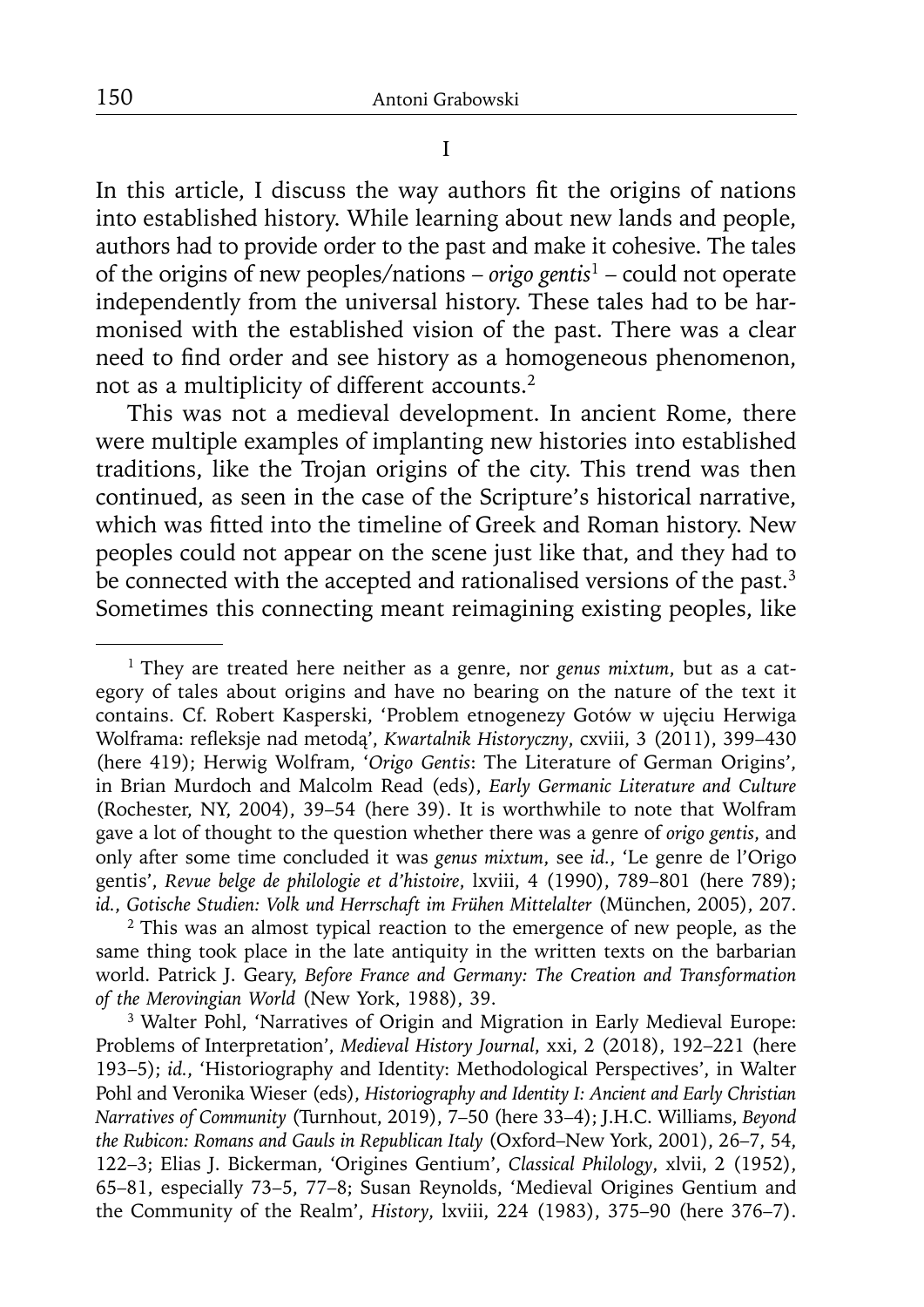the Hungarians, who were turned into the much better-known Gog and Magog.4 Some saw it as an example of the Roman Empire shaping the past of the subjugated. However, the political and cultural centres made it possible to create a universal history, which means both the Empire and those subjugated needed each other to construct it.<sup>5</sup>

New narratives were implanted on older histories, like a plant grafted onto the root of a different one to make it grow better. These narratives were not a corruption of history, nor were they in contradiction with it. They should instead be seen as an expansion of the existing history. The discussed authors did not invent such an operation. Instead, it was the continuation of a practice deeply rooted in historical writing, the aim of which was not to insert history but rather to expand upon the history already known. While implanting new narratives on older ones was a common practice, redefining it as 'expanding' history provides a better insight into how history was shaped and used. The medieval authors did not wish just to insert the new histories into the old ones. The idea was to make the new histories potent enough to sustain further historical development. Therefore use of the term 'grafting' when referring to this well-known phenomenon is a relevant term that clarifies what happened in these texts, and we consider it much more appropriate than the sometimes- -used expression 'inserting'.

Looking at the narratives through this lens also highlights the literary structures that shaped them. I will show that these tales are not a recollection of oral traditions but rather are literary constructs that use different motifs to explain the present through the ideas about the past. The inquiry into the process of implanting new histories onto old ones offers additional arguments in the discussion of ethnogenesis, marked by the debate between the so-called Vienna and Toronto schools, where (and here I am simplifying) the former sees *origo* tales as actual accounts of ethnogenesis, while the latter sees them as literary constructs. The expansion of the discussion outside of the typically- -questioned early medieval texts shows that, as will be exemplified,

<sup>4</sup> For example, István Vásáry, 'Medieval Theories Concerning the Primordial Homeland of the Hungarians', in *Popoli delle stepe: Unni, Avari, Ungari* (Spoleto, 1988), 213–44 (here 218).

<sup>5</sup> Greg Woolf, *Tales of the Barbarians: Ethnography and Empire in the Roman West* (Malden, 2011), 5, 60, 72.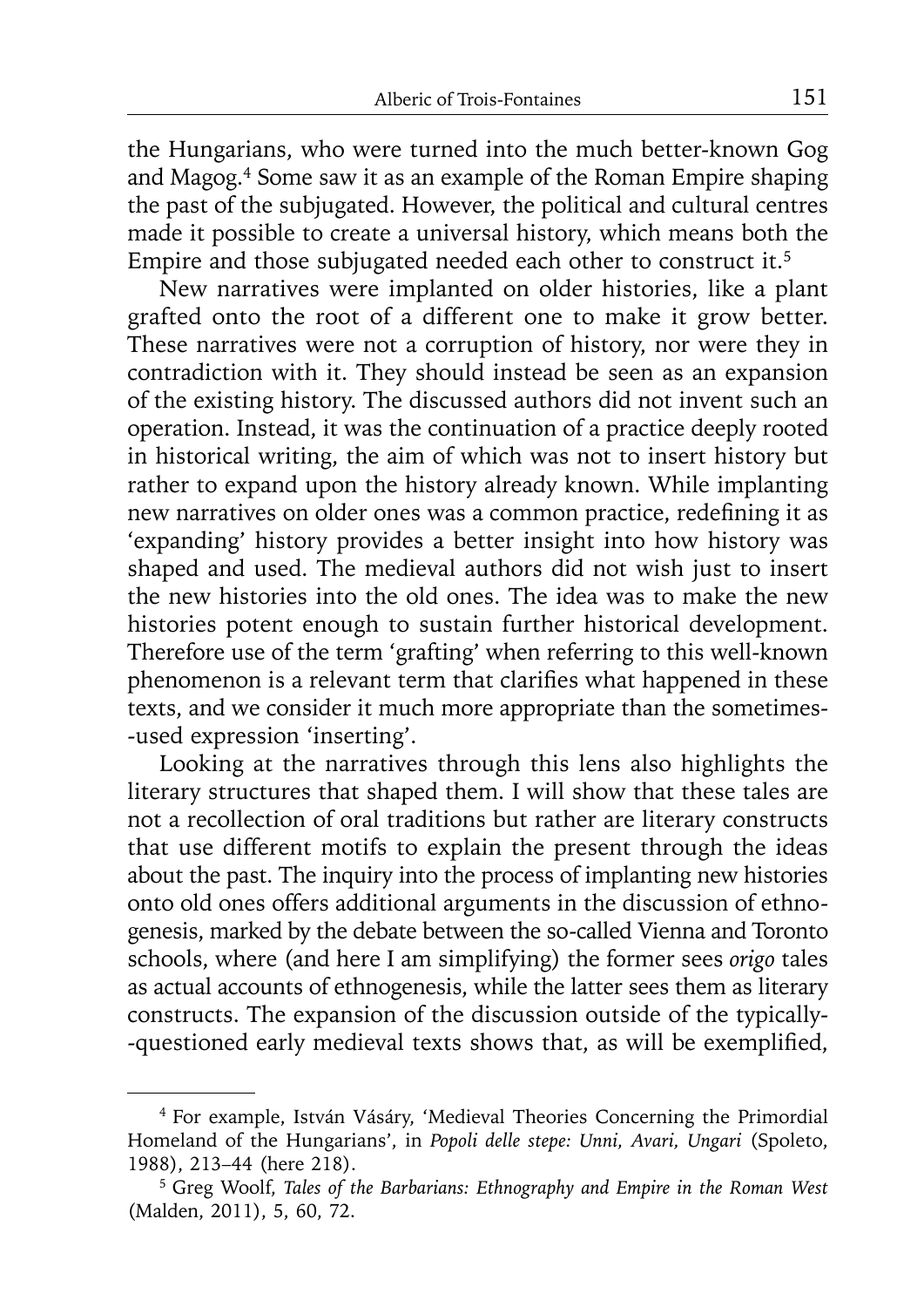the very foundations of the Vienna school's evolving concepts are in doubt.

The truth is that the origin narratives did not come from some sort of ethnic memory, but they were the consequence of the encounter with the new. The authors of these and other similar narratives did not always aim at providing self-identification for the group. There was no difference between creating the origin of their own people and writing about a foreign one. The example of Alberic's tales shows that the origin narratives came from the writing of historical narratives, and not from the recollection of ancient happenings.

The object of discussion here will be Alberic of Trois-Fontaines'6 account of the origins of the Franks and Semigallians. Alberic was a Cistercian monk from the Trois-Fontaines abbey, born in the late twelfth century and probably died sometime after June 1252.7 Using more than 160 texts and an extensive network of oral sources, he wrote a vast universal chronicle that encompassed the history from the beginning of the world until the year 1240. He wrote not only about France and the Empire, but also about Wales, the Holy Land, and Poland. His information is sometimes surprisingly detailed, making him one of the most well-versed authors of his age. He presented the ancient history of the well-known people to whom he was an insider, the Franks. He then used a similar method to establish the history of the Semigallians, a mostly unknown people at the time in Western Europe.<sup>8</sup>

<sup>6</sup> For more on Alberic, see Antoni Grabowski, 'Polska i Polacy w średniowiecznej wspólnocie europejskiej – świadectwo Alberyka z Trois-Fontaines', in Jacek Banaszkiewicz, Andrzej Dąbrowka, and Piotr Węcowski (eds), *Przeszłość w kulturze średniowiecznej Polski*, i (Warszawa, 2018), 207–39; Stefano Mula, 'Looking for an Author: Alberic of Trois Fontaines and the *Chronicon Clarevallense*', *Citeaux*, lx (2009), 5–23; Andrzej M. Wyrwa, 'Alberyk z Trois–Fontaines i jego średniowieczna Kronika świata', in Dariusz Andrzej Sikorski and Andrzej M. Wyrwa (eds), *Cognitioni gestorum: studia z dziejów średniowiecza dedykowane Profesorowi Jerzemu Strzelczykowi* (Poznań, 2006), 319–44; Mireille Schmidt-Chazan, 'Aubri de Trois-Fontaines, un historien entre la France et l'Empire', *Annales de l'Est*, 36 (1984), 163–92. The edition used here is that of Paul Scheffer-Boichorst: Alberic of Trois-Fontaines, 'Albrici monachi Triumfontium Chronicon' ed. by Paul Scheffer-Boichorst, in *Chronica aevi Suevici* (Hannover, 1874), 631–950 (the references are shortened to Alberic [date]).

<sup>7</sup> Wyrwa, 'Alberyk z Trois-Fontaines', 327.

<sup>8</sup> Apart from sources discussed here, Semigallia was mentioned among Livonian bishoprics in the context of Christianisation of the region by Alberic's contemporary: Alexander of Bremen (Alexander Minorita), Alexander Minorita, *Expositio*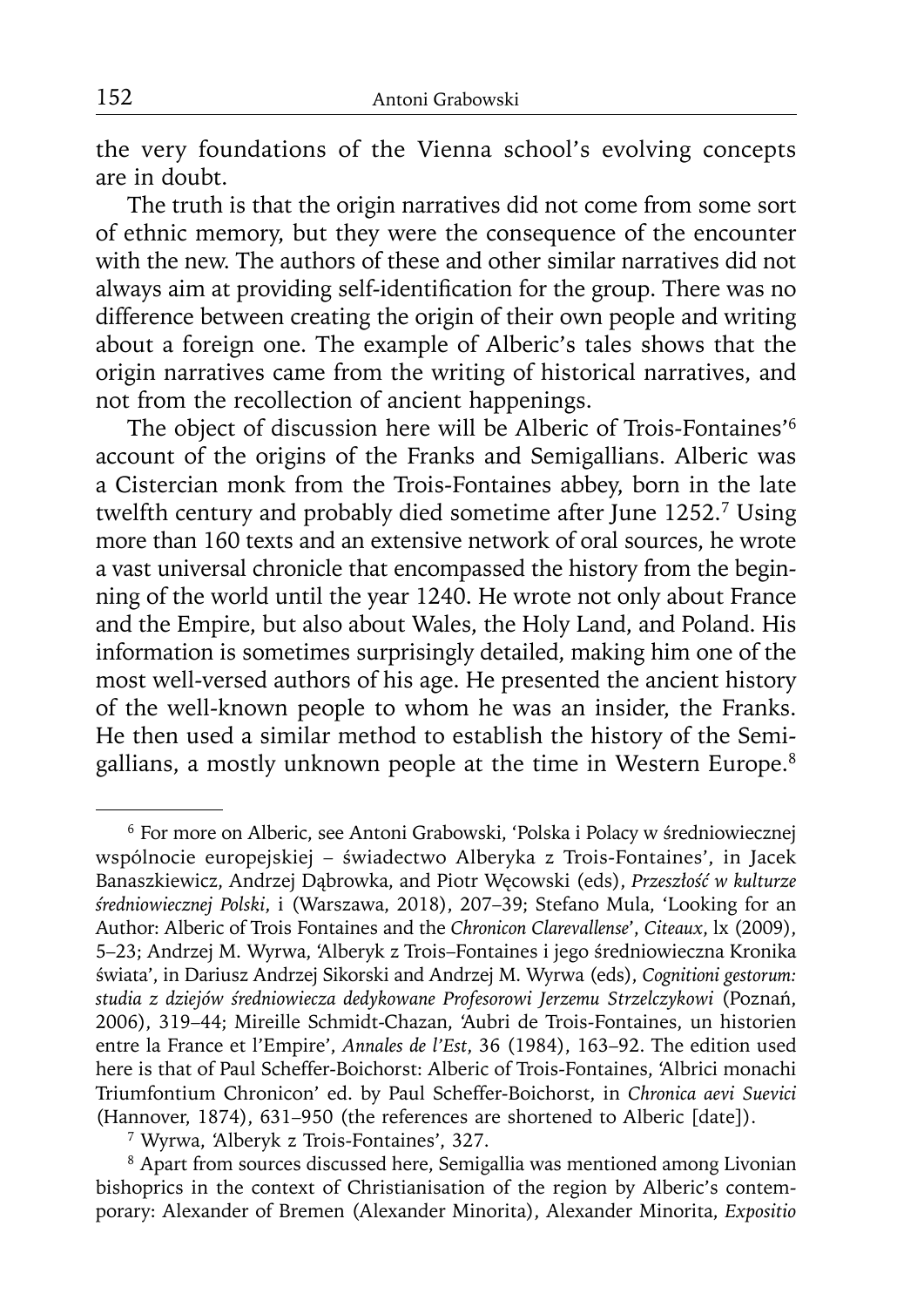They lived in a region that could be called a frontier between Christianity and Paganism.9

The extent and the intricate nature of his tales on peoples' origins make it possible to treat them as a mirror to other similar narratives of the thirteenth century. Alberic not only described the ancient history of Franks and Semigallians, but at the same time, he was also keen to provide an order in his narrative, correcting the dates and giving extensive genealogies. Thus, these tales were part of an elaborate text on the history of the whole world. Simultaneously, Alberic was a critical reader, differentiating between true and false in the existing accounts of history. For example, he immediately noted that Woden (Wotan) from the genealogies of English kings and the one from the *Hystoria Longobardorum* were the same person, but he also included Paul Deacon's notion that Mercurius was another name for him.10 In Alberic's view, he lived in Gotland and was alive around the year  $274$  AD.<sup>11</sup> This quick and rational view exemplifies Alberic's approach. It does not mean that there are no miracles and demons in his chronicle, but they were included only when they were a part of history.

9 Rasa Mažeika, 'Granting Power to Enemy Gods in the Chronicles of the Baltic Crusades', in David Abulafia and Nora Berend (eds), *Medieval Frontiers: Concepts and Practices* (London, 2002), 153–71 (here 156); for more on frontiers using the example of Hungary, see Nora Berend, *At the Gate of Christendom. Jews, Muslims and 'Pagans' in Medieval Hungary, c. 1000 – c. 1300* (Cambridge, 2001), 6–41.

*in Apocalypsim*, ed. by Alois Wachtel (Weimar, 1955), chapt. XX, 439–40. It was also, unsurprisingly, mentioned by Henry of Livonia 64 times, although he never discussed the origins of Semigallians. Leonid Arbusow and Albert Bauer (eds), *Heinrichs Livländische Chronik* (Hannover, 1955), *passim*. Also, in late thirteenth-century *Annales Ryenses* it is mentioned that during the reign of Lothønøknut (Knut), the son of Horik II, a third of the servants and many people conquered *Pruciam, Semigaliam et terram Carelorum* and remained there to the times of the author. This account sometimes was viewed as the earliest mention of Semigallia and the events were dated to 870. As this is a mythological creation, the date and the claim to primacy among the mentions are false. The name Semigallia appears though in sagas from the eleventh century (as Seimgaler), Cf. I.M. Lappenberg (ed.), 'Annales Ryenses', in *Annales aevi Suevici* (Hannover, 1859), 386–410, here 398; Alfrēds Gāters, *Die lettische Sprache und ihre Dialekte* (Hague–Paris–New York, 1977), 4–5.

<sup>&</sup>lt;sup>10</sup> Paul Deacon, 'Historia Gentis Langobardorum', ed. by Ludwig Bethmann and Georg Waitz, in *Scriptores Rerum Langobardicarum et Italicarum Saec. VI–IX* (Hannover, 1878), 12–197 (here I.9, 53).

<sup>11</sup> Alberic, 274, 856.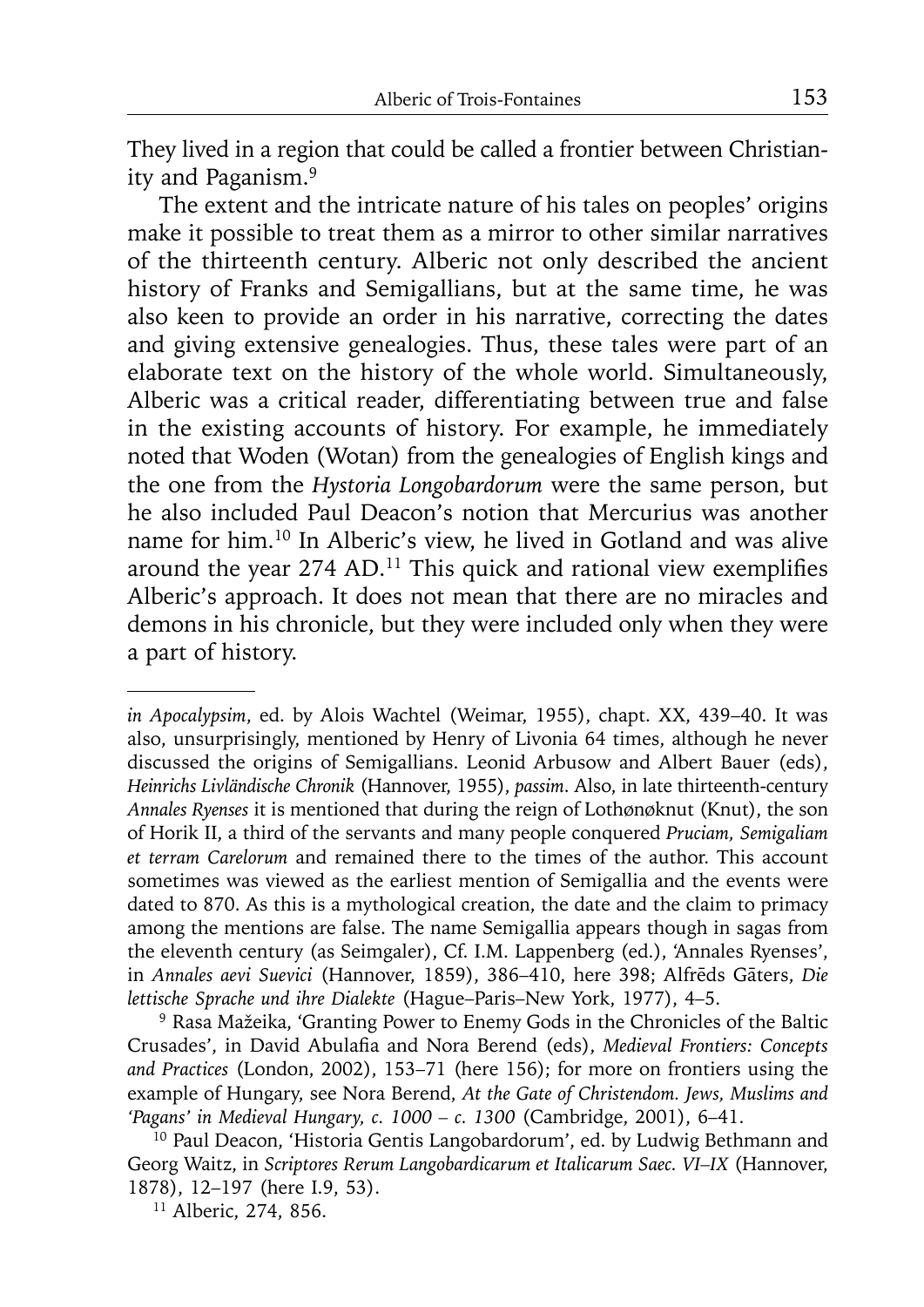It also needs to be stressed that Alberic was not overly keen on writing about the origins of all the various peoples. There is no information on the ancient past of most of the people present in the narrative. For example, there is no mention of the ancient history of Bohemia. He also only rarely provided etymologies and explanations of the names. It seems thus that the inclusion of the Semigallian *origo* came about because Alberic viewed it as reliable and, at the same time, interesting.

The creation of origin tales thus did not contradict history but rather fulfilled it. It was not a "pseudo-historical construct" (to borrow Walter Pohl's expression),<sup>12</sup> but proper history. At the same time, the origin tales were not records of traditions about actual events that in some cases needed only an editorial excision of legends.<sup>13</sup> In the Early Middle Ages, such tales provided a legitimisation or an expression of identity, or that they were based on oral tradition.<sup>14</sup> In the case of the Semigallians, however, there is no such connection. Nevertheless, as Pohl noted about the early medieval narratives, the narrative was made "in sophisticated ways".15

Alberic did not have, in this case, any *carmina antiqua*, or ethnic tradition.<sup>16</sup> The tale is a fictitious creation, but this opinion is not based on the tale itself. There is no substantial difference between the

<sup>15</sup> Pohl, 'Debating Ethnicity', 57.

<sup>16</sup> Wolfram, 'Auf der Suche', 16; Walter Pohl, 'Introduction – Strategies of Identification: A Methodological Profile', in Walter Pohl and Gerda Heydemann (eds), *Strategies of Identification* (Turnhout, 2013), 1–64 (here 9–10); in general, see Walter Pohl, 'Von der Ethnogenese zur Identitätsforschung', in Walter Pohl, Maximilian Diesenberger, and Bernhard Zeller (eds), *Neue Wege der Frühmittelalterforschung: Bilanz und Perspektiven* (Wien, 2018), 9–33; Robert Kasperski, 'Ethnicity, Ethnogenesis, and the Vandals: Some Remarks on a Theory of Emergence of the Barbarian Gens', *Acta Poloniae Historica*, 112 (2015), 201–42 (here 209–10); Herwig Wolfram, 'Terminologisches', in Uwe Ludwig and Thomas Schilp (eds), *Nomen et Fraternitas. Festschrift für Dieter Geuenich zum 65. Geburtstag* (Berlin–New York, 2008), 787–802 (here 793–7).

<sup>12</sup> Pohl, 'Narratives of Origin', 209–10.

<sup>&</sup>lt;sup>13</sup> Walter Pohl, 'Debating Ethnicity in Post-Roman Historiography', in Helmut Reimitz and Gerda Heydemann (eds), *Historiography and Identity II: Post-Roman Multiplicity and New Political Identities* (Turnhout, 2020), 27–69 (here 45–6).

<sup>&</sup>lt;sup>14</sup> Cf. Pohl, 'Debating Ethnicity', 53-4; Herwig Wolfram, 'Auf der Suche nach den Ursprüngen', in Walter Pohl (ed.), *Die Suche nach den Ursprüngen: von der Bedeutung des frühen Mittelalters* (Wien, 2004), 11–22 (here 15–16); and also on this Kasperski, 'Problem Etnogenezy Gotów', 411–12.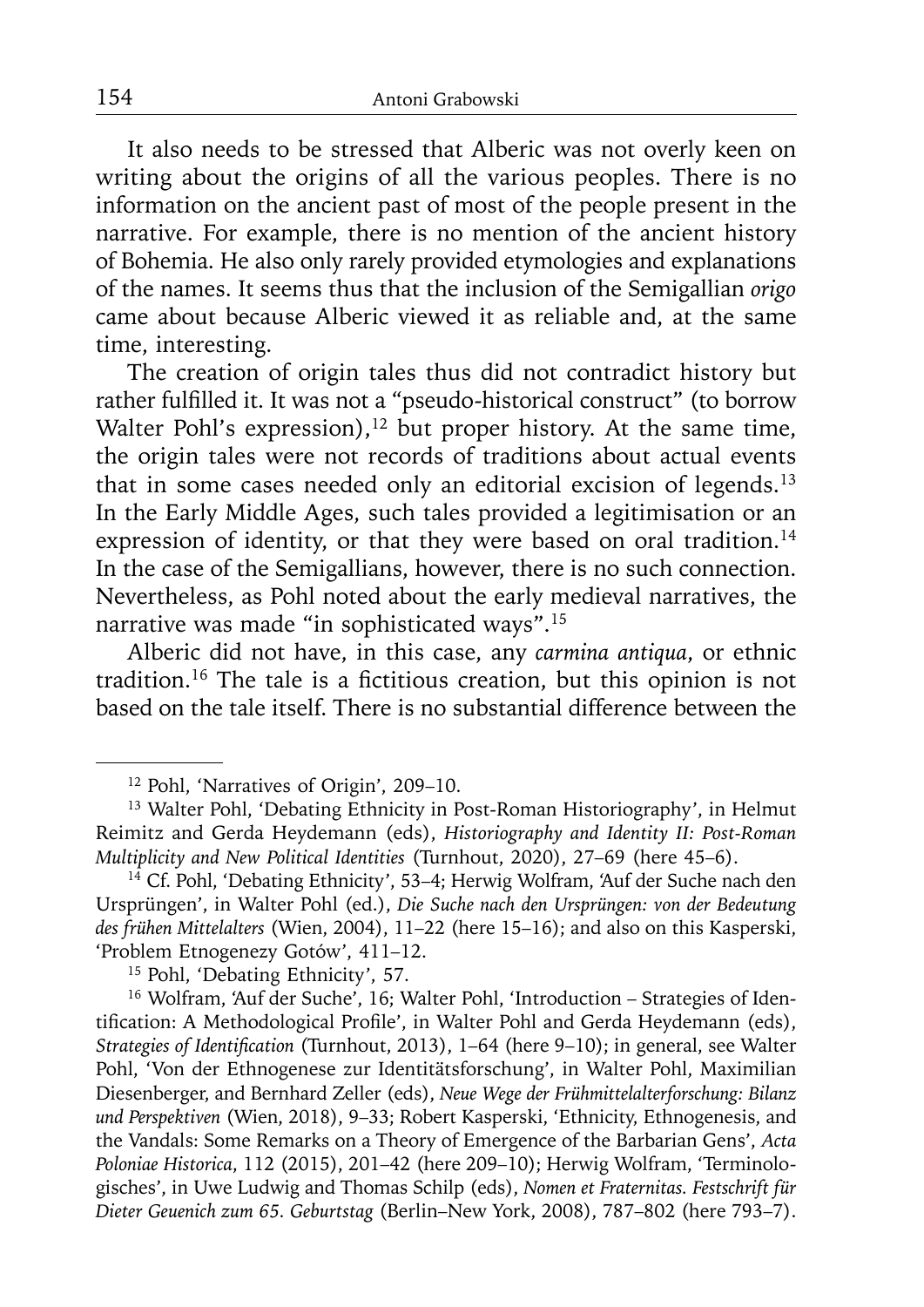Semigallians and Widukind's connection of Saxons with Alexander the Great's army.17 The note about the lack of support in ethnic/ local tradition is needed, as Herwig Wolfram, in constructing his concept of *origo gentis*, highlighted that it contained "pre-ethnographic, orally transmitted data". This made it possible for him to place the composition of *origo gentis* tales between 500 and 1200 AD, the latter date referring to Saxo Grammaticus. He elaborated that this relates to the tales of origin, which were based on etymologies and contained pre-ethnographic matter.18 This range of dates is obviously wrong, as will be shown in this article. Such origin tales were not limited to those years proposed by Wolfram.

Alberic's position as an outsider who created the origin myth of the Semigallians also fits the general view of how the barbarian *gentes* emerged. These *gentes* acquired their identity thanks to meeting Romans and appropriating the Roman categories of ethnography, politics, and morality.19 The Semigallians acquired their identity through Alberic's writings. The chronicler made an *interpretatio romana* of the origins of a new people. He used the cultural categories of his Cistercian and Christian milieu, including the forms and structures of a narrative text, to describe people outside this sphere.<sup>20</sup>

Sometimes it is proposed to regard these tales as attempts at the justification of political actions. Thus, the *Annales Ryenses* claim that the ancient Danes conquered Prussia, Semigallia, and Courland. The premise that their descendants were still living there was seen as an excuse for the Danish expansion in the region in the late twelfth/ early thirteenth century.<sup>21</sup> However, Alberic's account shows that

<sup>17</sup> Widukind of Corvey, *Die Sachsengeschichte des Widukind von Korvei*, ed. by Hans-Eberhard Lohmann and Paul Hirsch (Hannover, 1935), I.2, 4–5.

<sup>18</sup> Wolfram, '*Origo Gentis*', 39–40; *id*., *Gotische Studien*, 209.

<sup>19</sup> Kasperski, 'Ethnicity, Ethnogenesis'; Geary, *Before France and Germany*, 218–22; Walter Goffart, 'Rome's Final Conquest: The Barbarians', *History Compass*, vi, 3 (2008), 855–83 (here 871).

<sup>20</sup> Woolf, *Tales of the Barbarians*, 104; Geary, *Before France and Germany*, 39–40; cf. Walter Goffart, *The Narrators of Barbarian History (A.D. 550–800), Jordanes, Gregory of Tours, Bede, and Paul the Deacon* (Princeton, 1988), 37–8.

<sup>21</sup> Stella Maria Szacherska, 'Valdemar II's Expedition to Pruthenia and the Mission of Bishop Christian', *Mediaeval Scandinavia*, xii (1988), 44–75 (here 54); *ead*., 'Opactwo oliwskie a próba ekspansji duńskiej w Prusach', *Kwartalnik Historyczny*, lxxiv, 4 (1967), 923–44 (here 928–9).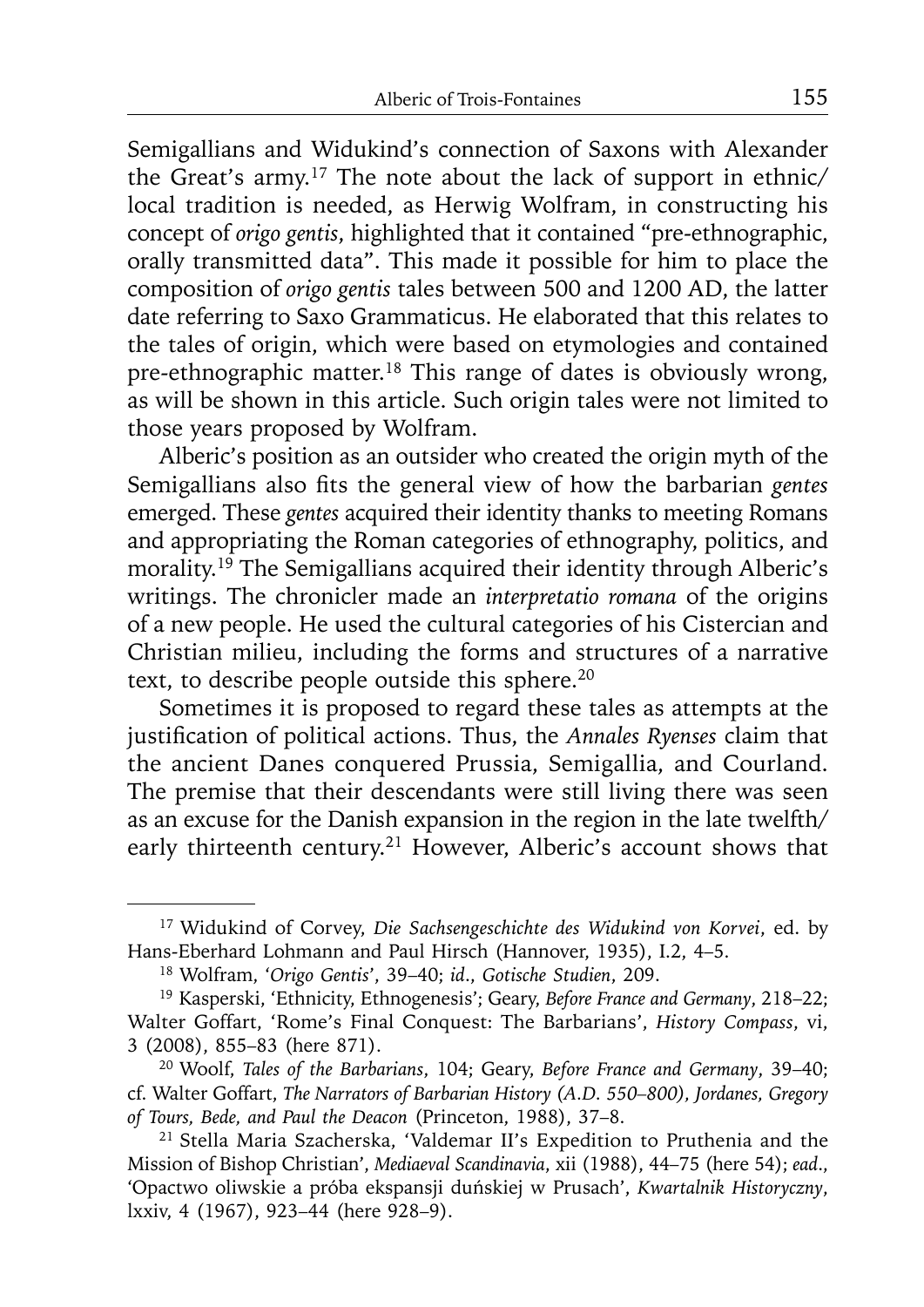politics were not the only cause for giving grand origins to people. In a broader sense, it was a part of placing new people in the common past. The Baltics were a part of Europe, and European institutions like bishoprics and the church began creeping in there from the late twelfth century onward.<sup>22</sup>

Even after their Christianisation, the people populating those lands could still be seen as barbaric, and the dichotomy of civilisation/ barbarism on the one hand and Christian/non-Christian on the other were not the same. Even the Christian lands that were perceived as barbaric could be seen as lands to be conquered.23 What this means is that for the Semigallians to become Europeans, they had to shed their barbarism. One of the elements that could help attain this was to have a common and shared past with Rome. By adopting cultural motifs, the lands at the borders of Christendom became not only Christian but also shared the unifying motifs of the ancient past. They became Europeanised.<sup>24</sup> In many ways, this was an effect of the natural progress of inculturation of the alien into the familiar.

When looking at the medieval narratives on origins, it is vital to view them as constructions wherein providing the order was crucial, and where the past and present had to be in harmony. In this article, I show how this was done. Their authors did not create false narratives, nor they could be called ignorant. On the contrary, they demonstrated profound knowledge that gave them material to fill in the existing gaps in the knowledge of history. Alberic's approach to the origin tales was not unique. There are many other examples of authors who 'grafted', i.e. attached new histories to the old ones, such as (to list only those discussed in this text): William Breton, Geoffrey of Monmouth, and Vincentius Kadłubek.

<sup>&</sup>lt;sup>22</sup> Cf. Karl Joseph Leyser, 'Concepts of Europe in the Early and High Middle Ages', *Past and Present*, cxxxvii, 1 (1992), 25–47 (here 28); Robert Bartlett, *The Making of Europe: Conquest, Colonization, and Cultural Change, 950–1350* (London, 1993), 17–18.

<sup>23</sup> Bartlett, *The Making of Europe*, 22–3, 250–5.

<sup>24</sup> Cf. *ibid.*, 270. The subject of Europeanisation of the Baltic region was discussed by Nils Blomkvist, although he did not consider it from the angle proposed here; Nils Blomkvist, *The Discovery of the Baltic: The Reception of a Catholic World-System in the European North (AD 1075*–*1225)* (Leiden–Boston, 2005).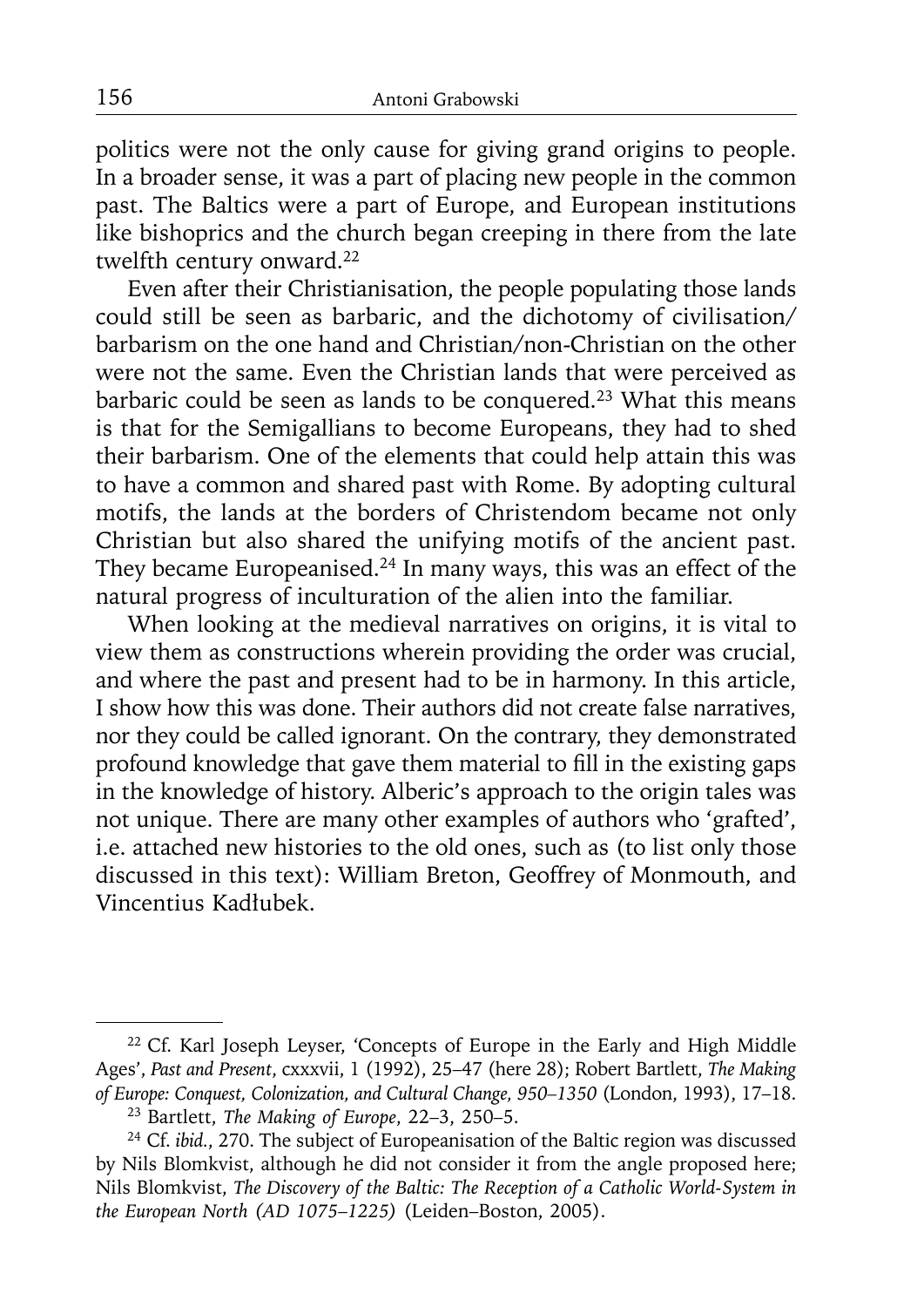# II THE FRANKS AS TROJANS

Alberic negotiated the past with the authorities he had at hand. He wanted not only to include information on far and distant lands, but also to make those histories and facts fit into the established history. *Origo gentis* narratives explain the names, places, and meanings of the past. An example of his approach is his presentation of the very well-known Trojan origins of the Franks.<sup>25</sup>

As the descendants of the Trojans built Rome, other cities in the Italian peninsula, like Pisa, wanted to acquire such high origins,<sup>26</sup> making Trojan origins a popular motif. The twelfth-century historian Henry of Huntingdon attested to its popularity in his *History of the English People*. During the fights between English Henry I and French Louis VI in 1127–8, the former inquired into the origin and history of the Franks. The reply he got from the "educated" was that they came "like most nations in Europe" from the Trojans. Next in Henry's text, there is a genealogy of the kings of the Franks from Antenor up

<sup>&</sup>lt;sup>25</sup> On the Franks as descendants of the Trojans, see for example: Magali Coumert, 'La mémoire de Troie en Occident, d'Orose à Benoît de Sainte-Maure', *Actes de la Société des historiens médiévistes de l'enseignement supérieur public*, xxxvi, 1 (2005), 327–47; N. Kıvılcım Yavuz, 'From Caesar to Charlemagne: The Tradition of Trojan Origins', *Medieval History Journal*, xxi, 2 (2018), 251–90; Jerzy Pysiak, 'Filip August, Paryż i trojański rodowód Królestwa Francji', *Przegląd Historyczny*, xcv, 4 (2004), 485–92; Jonathan Barlow, 'Gregory of Tours and the Myth of the Trojan Origins of the Franks', *Frühmittelalterliche Studien*, xxix (1995), 86–95; Hans Hubert Anton, 'Troja-Herkunft, origo gentis und frühe Verfaßtheit der Franken in der gallisch-fränkischen Tradition des 5. bis 8. Jahrhunderts', *Mitteilungen des Instituts für Österreichische Geschichtsforschung*, cviii (2000), 1–30; Andrea Giardina, 'Le origini troiane dall'impero alla nazione', in *Morfologie sociali e culturali in Europa fra tarda antichità e alto medioevo* (Spoleto, 1998), 177–210; cf. Teresa Shawcross, 'Re-Inventing the Honteland in the Historiography of Frankish Greece: The Fourth Crusade and the Legend of the Trojan War', *Byzantine and Modern Greek Studies*, xxvii, 1 (2003), 120–52 (here 122–3). The Frankish *origo* has been extensively discussed, and a full bibliography of the subject would easily take volumes.

<sup>26</sup> Michele Campopiano, 'Le mythe troyen et les origines de Rome et de Pise dans la culture pisane au début du XIIe siècle', in Jean-Christophe Cassard, Elisabeth Gaucher, and Jean Kerhervé (eds), *Vérité poétique, vérité politique: mythes, modèles et idéologies politiques au Moyen Âge ; actes du colloque de Brest, 22*–*24 septembre 2005* (Brest, 2007), 47–57.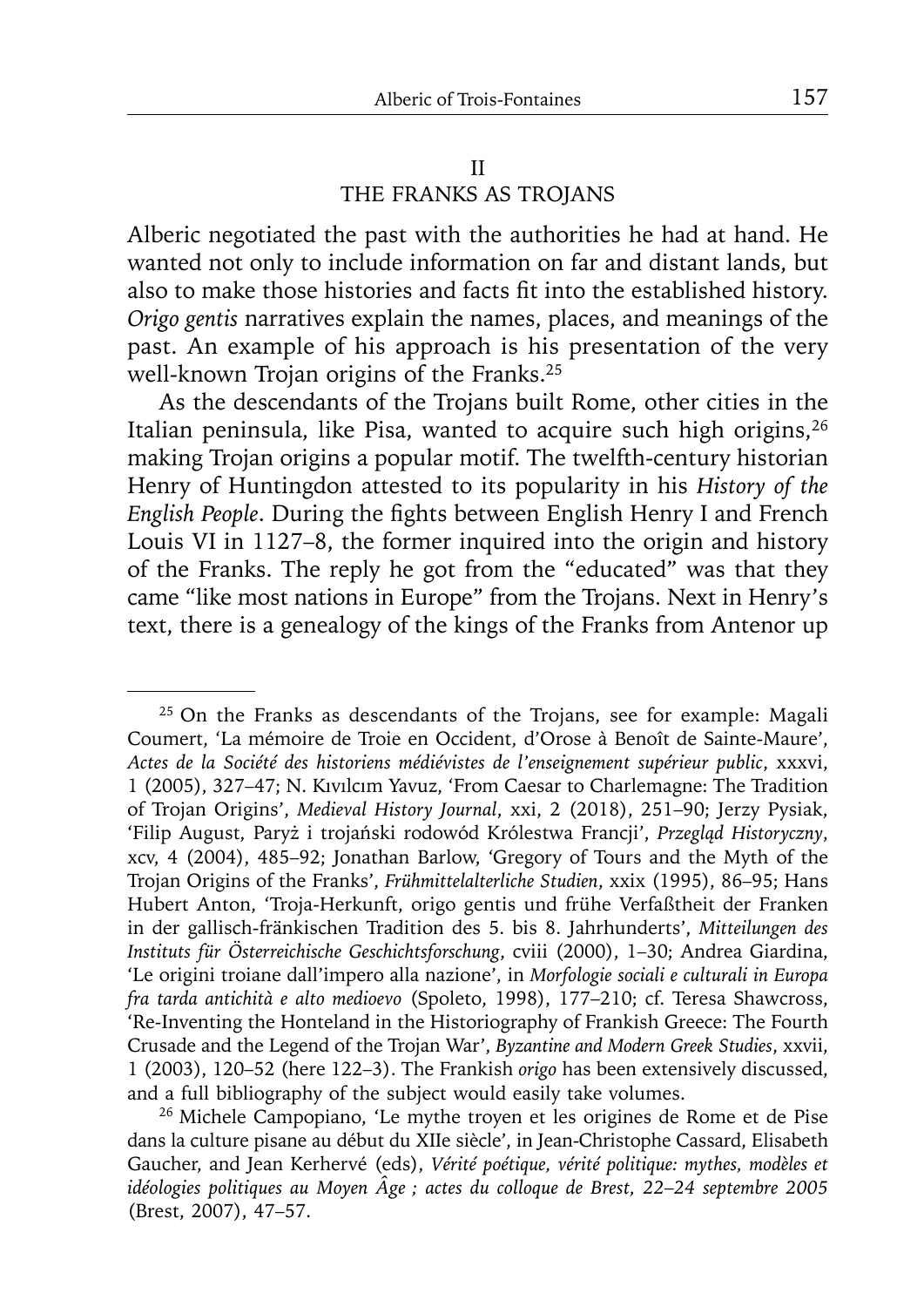to Louis VI described in a way that shows that Louis did not inherit the greatness of his ancestors.27

While there are many references to Frankish *origo gentis* in Alberic's chronicle (for example, under the year 389), in the most extensive commentary on the subject, he followed William Breton, who in turn also based his account on older versions. Alberic's chronicle's narration is a combination of genealogical information and tales about the migration of people. According to it, Francio, son of Priam, son of Hector, had a brother Troilus who had a son Turcus, who went to Scythia. The Turks,<sup>28</sup> Goths, Ostrogoths, Yppogoths, Vandals, and Normans descended from this Turcus. Francio, on the other hand, went to the city called Sicambria.29 After two hundred and thirty years, a certain otherwise not mentioned Ybor, together with twenty-three thousand people, went to Gaul and established the city of Paris, which took its name from Priam's son (Paris). Alberic also added that they did not have a king for a long time, just like the Romans. However, not all Franks came with Ybor, as the rest stayed in Sicambria until the death of the king of Austria named Priam. Marchomir (father of the first king Pharamond) then led them to modern-day France. In this way, both the Gauls and the Franks had the same origin.30 Alberic did not follow William's text word for word. $31$  His narrative is a simplification of the larger tale, which was itself based on Rigord's story.<sup>32</sup>

<sup>27 &</sup>quot;non indoctus ... sicut plereque gentes Europe". Henry of Huntingdon, *Historia Anglorum: The History of the English People*, ed. by Diana E. Greenway (Oxford, 1996), 558–82 (here 478–80).

<sup>&</sup>lt;sup>28</sup> The Turkish and Frankish mythical brotherhood is discussed in Margaret Meserve, *Empires of Islam in Renaissance Historical Thought* (Cambridge, 2008); 26–64; cf. Margaret Meserve, 'Medieval Sources for Renaissance Theories on the Origins of the Ottoman Turks', in Bodo Guthmüller and Wilhelm Kühlmann (eds), *Europa und die Türken in der Renaissance* (Berlin–Boston, 2000), 409–36; Thomas J. MacMaster, 'The Origin of the Origins: Trojans, Turks and the Birth of the Myth of Trojan Origins in the Medieval World', *Atlantide*, 2 (2014), http://atlantide.univ-nantes. fr/The-origin-of-the-origins-Trojans [Accessed: 10 Nov. 2021].

<sup>29</sup> On Sicambria, see, for example, Anton, 'Troja-Herkunft', 14–15, 27–30.

<sup>30</sup> Cf. Colette Beaune, 'L'utilisation politique du mythe des origines troyennes en France à la fin du Moyen Âge', in *Lectures médiévales de Virgile. Actes du colloque de Rome (25*–*28 octobre 1982)* (Rome, 1985), 331–55 (here 334).

<sup>31</sup> Willelmus Armoricus, 'Gesta Philippi Augusti, Francorum Regis', in Michael- -Jean-Joseph Brial (ed.), *Contenant la première livraison des monumens des Règnes de Philippe-Auguste et de Louis VIII, depuis l'an MCLXXX jusqu'en MCCXXVI* (Paris, 1878),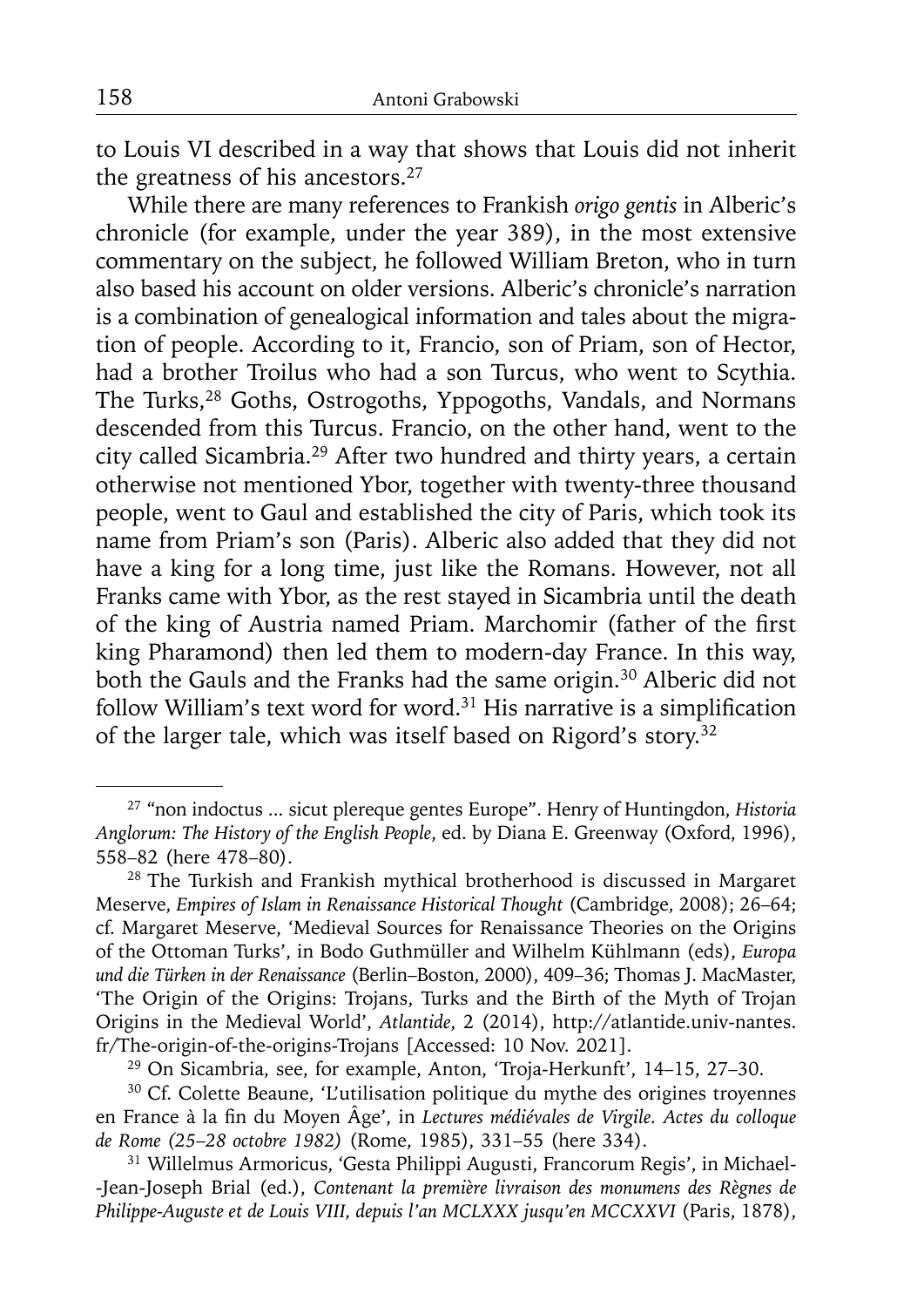32Alberic put this *origo gentis* in the entry for the year 1185, which underscores one element of the chronicle's construction. It is introduced as a reaction to the mention of the city of Paris, where it explains the name through the *origo gentis* tale. This is in no way a unique construction, as there are many other examples where such a note sparks a larger narrative. In the Franks' case, an example of such a jump-start tale can be found in Rigord's *Gesta Philippi Augusti*, where the story of the ancient history of the Franks appears as a reaction to the mention of Philip August renovating the streets of Paris.<sup>33</sup>

#### III

# SEMIGALLIA AND GAUL IN ALBERIC OF TROIS-FONTAINES' CHRONICLE

Alberic often introduced tales in such a manner. In the entry under the year 1232, he recorded the adventures of Balduin of Alna, sent

<sup>62–116 (</sup>here 63); Guillelmus Armoricus, 'Gesta Philippi Augusti', in Rigord and Guillaume le Breton, *Oeuvres de Rigord et de Guillaume Le Breton, historiens de Philippe- -Auguste*, ed. by Henri-François Delaborde, i (Paris, 1882), 168–320 (here 169–70).

<sup>32</sup> Rigord, 'Gesta Philippi Augusti', in Rigord and Guillaume le Breton, *Oeuvres de Rigord et de Guillaume Le Breton*, 1–167, c. 38, 59; Jerzy Pysiak, 'Pogańska przeszłość Franków w świetle kilku kronik francuskich z czasów Filipa Augusta i Ludwika Świętego', *Kwartalnik Historyczny*, cx, 1 (2003), 5–28 (here 16–18). In the manuscript of Rigord's chronicle held in Paris, next to a discussion of the Trojan origins is a small genealogical tree (absent from the Vatican manuscript of the chronicle), Rigord, 'Gesta Philippi Augusti', c. 37, 55; Paris, Bibliothèque nationale de France (hereinafter: BNF), Lat. 5925, 259v; cf. Vatican, Biblioteca Apostolica Vaticana (hereinafter: BAV) Reg. Lat. 88, 182v. This tree is not the only such visual marker of Trojan origins. In the Paris manuscript containing Egidius (Giles) of Paris' *Karolinus*, there is an Egidius' genealogical tree of kings of France. There the line begins with a gate – probably representing Sicambria and Troy mentioned in the accompanying text – and leads to Louis VIII, BNF Lat. 6191, 46v–48v. For more on this, see Andrew W. Lewis, 'Dynastic Structures and Capetian Throne-Right: The Views of Giles of Paris', *Traditio*, xxxiii (1977), 225–52; Marigold Anne Norbye, '*Arbor Genealogiae*: Manifestations of the Tree in French Royal Genealogies', in Pippa Salonius and Andrea Worm (eds), *The Tree: Symbol, Allegory, and Mnemonic Device in Medieval Art and Thought* (Turnhout, 2014), 69–93 (here 75–7); Christiane Klapisch-Zuber, *L'ombre des ancêtres: essai sur l'imaginaire médiéval de la parenté* (Paris, 2000), 163–6.

<sup>33</sup> Rigord, 'Gesta Philippi Augusti', c. 37, 53–5; in next chapter Rigord explained how the Franks might have descended from the Trojans (c. 38, at 55–61); Pysiak, 'Filip August', 486–7; *id*., 'Pogańska przeszłość', 13–15.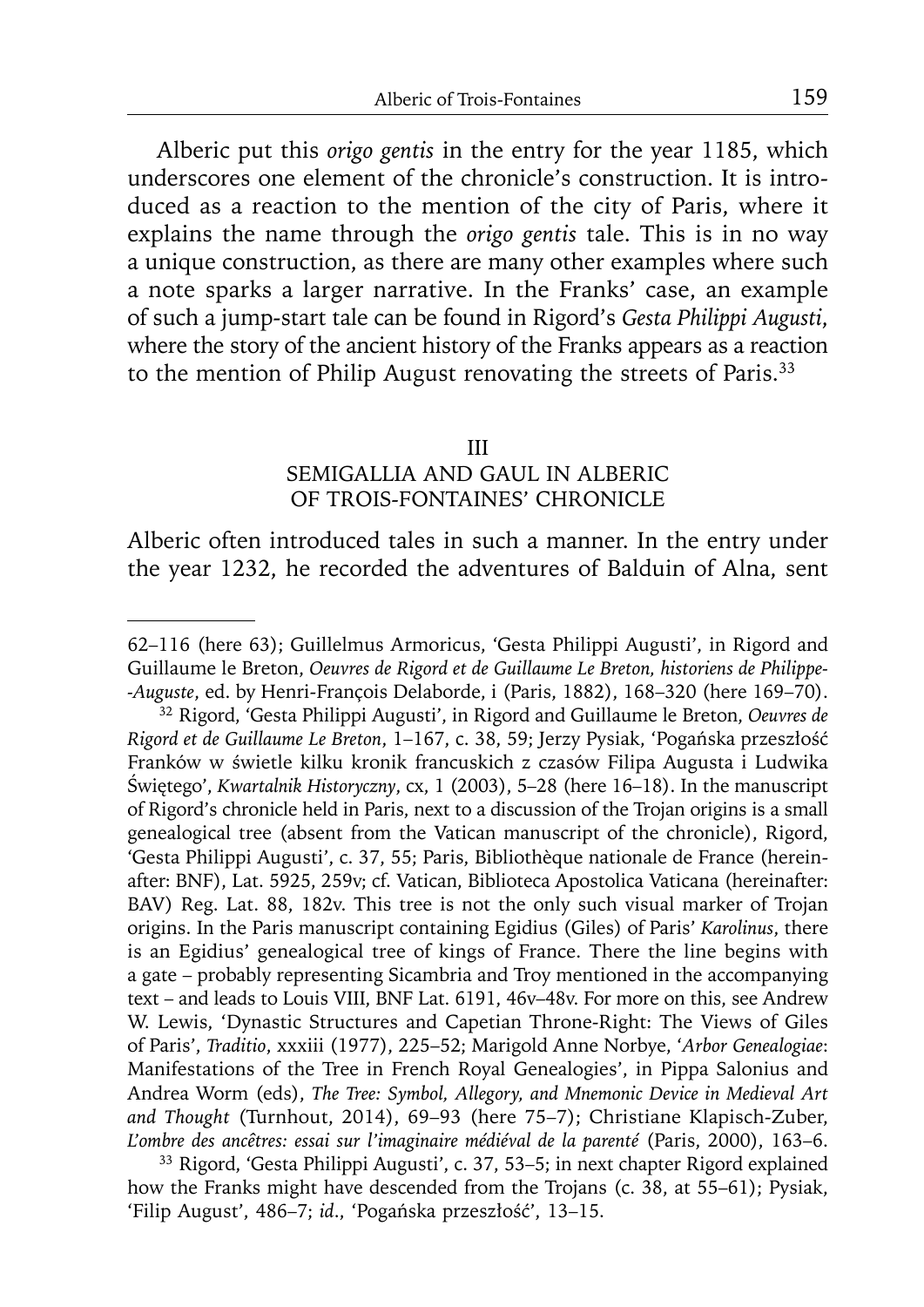to Livonia by a papal legate for Germany, cardinal Otto.<sup>34</sup> In the end, Pope made Balduin a bishop of Semigallia – one of the historical regions of Latvia, located in the south of modern-day Latvia – and also a legate for all of Livonia.<sup>35</sup> We need to note that Marek Tamm proposed, although without decisive proof, that Balduin was the source of Alberic's information on Livonia.36

Afterwards, Alberic wrote that the first bishop of Selonia (an eastern part of Semigallia)<sup>37</sup> was Bernard of Lippe; the second was Lambert; and the third was Balduin mentioned above, who was also called the bishop of Semigallia. Next, Alberic proceeded to explain the name of this land. He implored the reader to look back (*revolve*) to the history of Brennus and Belinus<sup>38</sup> and the Senones Gauls who captured Rome. We will examine them later, but for now, let us remain

36 Marek Tamm, 'Communicating Crusade. Livonian Mission and the Cistercian Network in the Thirteenth Century', *Ajalooline Ajakiri*, cxxix/cxxx, 3/4 (2009), 341–72 (here 359–60); Andris Levāns, 'Vertraute Geschichtsbilder. Die Entstehung historischer Vorstellungen von Livland in der Geschichtsschreibung des 13. Jahrhunderts' (Rīga, 2014), 233–42.

<sup>37</sup> This bishopric was rather ephemeral, created in 1218 and then evolved/moved into a bishopric of Semigallia and was later abolished and incorporated into the Rigan bishopric. For more on this, see Benninghoven, *Der Orden der Schwertbrüder*, 254–69.

38 Paul Scheffer-Boichorst, in his edition, presents two versions of this name. Under 122 *anno consulum* there is 'Belio' (i.e., Belius), and under the year 1232, there is 'Beli' (i.e., Belus). On the other hand, in the oldest manuscript of Alberic's chronicle (BNF Lat. 4896A), under the year 122 *anno consulum* there is clearly 'Belino' (that is Belinus) –  $2v$  – and under 1232 'Beli' (i.e., Belus) –  $253v/246$ . In the Hannover manuscript (Hannover, Gottfried Wilhelm Leibniz Bibliothek

<sup>&</sup>lt;sup>34</sup> On him, see Pietro Silanos, 'Ottone Da Tonengo', in *Dizionario Biografico Degli Italiani*, lxxx (Roma, 2014), 4–7.

<sup>35</sup> See here Hermann Hildebrand (ed.), *Livonica, Vornämlich aus dem 13. Jahrhundert, im Vaticanischen Archiv*, 21 (Riga, 1887), 39–49; Anti Selart, *Livonia, Rus' and the Baltic Crusades in the Thirteenth Century*, transl. Fiona Robb (Leiden–Boston, 2015), 129–41. A German/Sword Brothers perspective is presented in Friedrich Benninghoven, *Der Orden der Schwertbrüder: Fratres Milicie Christi de Livonia* (Köln, 1965), 269–301; a more nuanced outlook is in Anti Selart, 'Balduin von Alna, Dänemark und Russland. Zur politischen Geschichte Livlands in den 1230er Jahren', in Jörn Staecker (ed.), *The Reception of Medieval Europe in the Baltic Sea Region: Papers of the XIIth Visby Symposium, Held at Gotland University, Visby, Acta Visbyensia*, 12 (Visby, 2009), 59–74; cf. Mihkel Mäesalu, 'Päpstliche und kaiserliche Machtansprüche im livländischen Kreuzzugsgebiet im 13. Jahrhundert', *Zeitschrift Für Ostmitteleuropa-Forschung*, lxii, 3 (2013), 472–89 (here 480–5).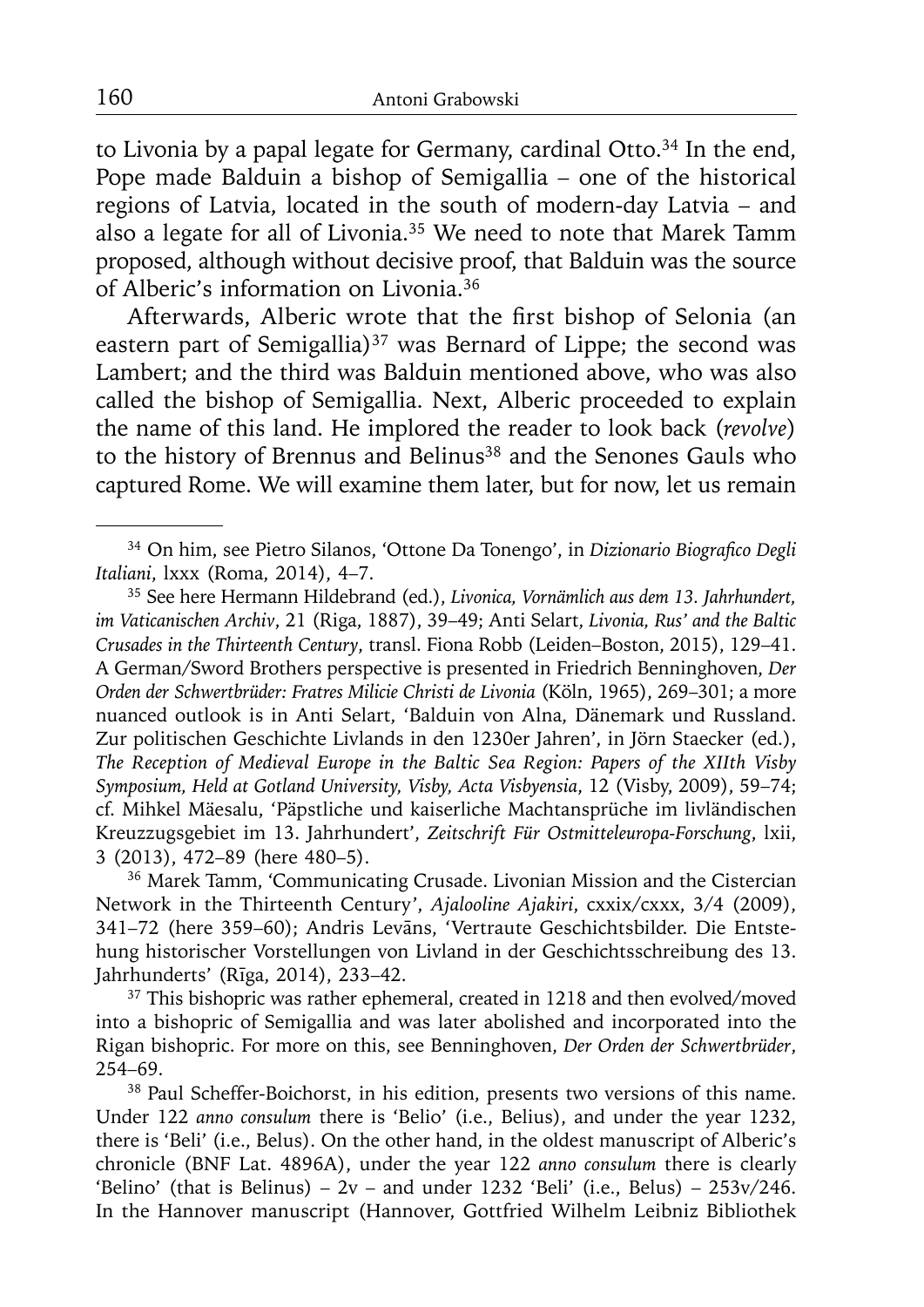with the narration under the entry for 1232. The Gauls captured Rome, and next, they built Siena (*Sena vetus*), Senigallia (*Senegallia*), and a few other Italian cities.39 Some Gauls then travelled to the Black Sea through the Adriatic Sea and Hellespont, called the Arm of Saint George. From there, travelling up the river 'Nepre', they occupied a province near Rus', which they called 'Semigallia'. The story ends with the sentence: "such is the agreement between new and old".<sup>40</sup>

The tale follows a well-established scheme often found in narratives talking about *origo gentis*. 41 There is a migration of people and a military victory that has a pivotal role in making a new people. There is also a connection to the broader history that often appears in such narratives, here in the form of the capture of Rome. Typically, these narratives also provide a name for the people, which could come from a divine inspiration – like in the case of the Longobards, named by Woden<sup>42</sup> – or from a special hero whose name became the people's calling like in the Cosmas of Prague narration about Czechs.43 In Alberic's

41 On motifs in *origo gentis* narratives, see Herwig Wolfram, '*Origo et Religio*. Ethnic Traditions and Literature in Early Medieval Texts', *Early Medieval Europe*, iii, 1 (1994), 19–38 (here 35–6).

<sup>42</sup>*Origo Gentis Langobardorum*, c. 1, 2–3; Walter Pohl, 'Ethnonyms and Early Medieval Ethnicity: Methodological Reflections', *Hungarian Historical Review*, vii, 1 (2018), 5–17 (here 6); Wolfram, '*Origo Gentis*', 42–3, see also the version of this story in Paul Deacon, 'Historia Gentis Langobardorum', I.7–9, 52–3. Woden used the name Longobards for women who put their long hair in a way that made them look like beards. As Robert Kasperski pointed out, this was an element of changing the passive (*Vanir*) Winnili into a warrior (*Æsir*) Longobards, Robert Kasperski, '"Kobiety z długimi brodami" kontra "mężczyźni z kobiecymi włosami", czyli o *Origo gentis Langobardorum* uwag kilka', in Grzegorz Pac and Krzysztof Skwierczyński (eds), *Liber Romani. Studia ofi arowane Romanowi Michałowskiemu w siedemdziesiątą rocznicę urodzin* (Warszawa, 2020), 112–22, especially 118–25.

43 This is Boemus, from whom the name *Boemia* came, Cosmas of Prague, *Chronica Boemorum*, ed. by Bertold Bretholz (Berlin, 1923), 1.2, 7; for more on

XIII.748) there is clearly on 2v 'Belino', but in the entry for 1232 (206v) there is 'Beli', as in Belus.

<sup>&</sup>lt;sup>39</sup> Sometimes the Roman view of the Gauls was that of destroyers of the cities during the invasions on the Italian peninsula, although this was not a universal view; see Williams, *Beyond the Rubicon*, 111, 113.

<sup>40 [</sup>T]*alis est concordia novorum et veterum*, Alberic 1232; Andris Levāns speculated that under *novorum* and *veterum* Alberic meant the old authors – Livy for example – and modern authors like Bartholomeus Anglicus – who is referred to below – but this is nothing more than a hypothesis by Levāns, 'Vertraute Geschichtsbilder', 232.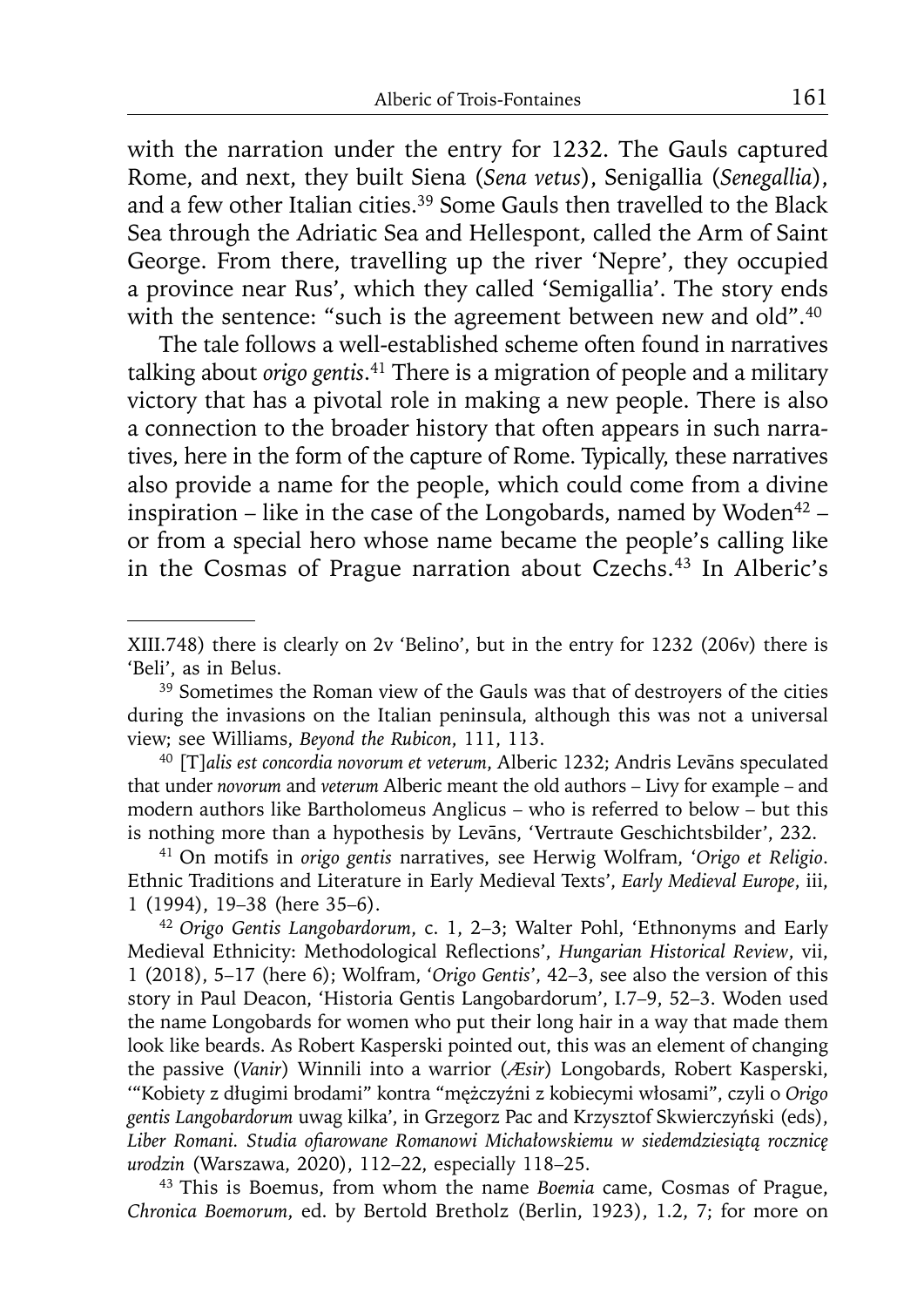tale, instead of hero-eponymous, there is Semigallians' natio-eponymous, as their name was derived from the name of Senones Gauls.

Alberic did not refer to his sources of information here. It seems possible that he heard about Semigallian origins from Balduin, but I would argue that it was – at least in large part – his own creation. An argument for this is the name 'Nepre' appearing in the description of the Gauls' journey, which is the ancient Borysthenes or Danaper<sup>44</sup> and the modern-day Dnieper. While the difference between 'Danaper' and 'Neper' might not seem large, it is still a different word. So, from where could Alberic have gotten this strange spelling? Alberic knew the relation of Giovanni da Pian del Carpine from his travel to the Mongol court. While there appears to be no direct quotation from it, Alberic asked those who would like to learn more about "Tartari" to read Giovanni's relation.45 When explaining the European leg of the journey, Giovanni mentioned the river 'Nepre'.<sup>46</sup>

this see Marie Bláhová, 'The Function of the Saints in Early Bohemian Historical Writing', in Lars Boje Mortensen (ed.), *The Making of Christian Myths in the Periphery of Latin Christendom* (Copenhagen, 2006), 83–119 (here 99–100). For more on this *origo gentis* see Alheydis Plassmann, *Origo gentis: Identitäts- und Legitimitätsstiftung in früh- und hochmittelalterlichen Herkunftserzählungen* (Berlin, 2006), 152; Richard Waswo, 'Our Ancestors, the Trojans: Inventing Cultural Identity in the Middle Ages', *Exemplaria*, vii, 2 (1995), 269–90 (here 276, 282–3).

<sup>44</sup> Danaper is mentioned in *Ravenna Cosmography* as *Danapris*, Geographus Ravennas, 'Cosmographia', in *Ravennatis Anonymi Cosmographia et Gvidonis Geographica*, ed. by Gustav Parthey and Moritz Pinder (Berolini, 1860), 1–445, 4.5, 179; cf. Charles Raymond Beazley (ed.), *The Texts and Versions of John de Plano Carpini and William de Rubruquis, as Printed for the First Time by Hakluyt in 1598, Together with Some Shorter Pieces* (London, 1903), 288–9, fn. 4. Stéphane Mund added Snorri Sturluson's *Nepr*, Benedict Pole's *Nepere*. He also includes Gervase of Tilbury's *Aper*, but this is a mistake as under this name the author meant the *Wieprz* River (translated to Hog), which was in Poland and not – as some older editions claimed – *Danaper*. Stéphane Mund, 'Constitution et diffusion d'un savoir occidental sur le monde "russe" au Moyen Âge (fin X<sup>e</sup>-milieu XV<sup>e</sup> siècle) (2<sup>e</sup> partie)', *Le Moyen Age*, cx, 3 (2004), 539–93 (here 547), fn. 29; Stanisław Kętrzyński, 'Ze studyów nad Gerwazym z Tilbury. Mistrz Wincenty i Gerwazy – Provinciale Gervasium', *Rozprawy Akademii Umiejętności. Wydział historyczno - fi lozofi czny. Serya II* 21 (1903), 152–89 (here 157–8). Dnieper was also called Nepr in Scandinavian sagas and other texts, see Tatjana N. Jackson, *Eastern Europe in Icelandic Sagas* (Leeds, 2019), 45–6, 56–7. 45 Alberic 1239.

<sup>46</sup> Johannes de Plano Carpini, *Storia Dei Mongoli; Historia Mongalorum*, ed. by Enrico Menestò, transl. Maria Cristiana Lungarotti (Spoleto, 1989), *passim*.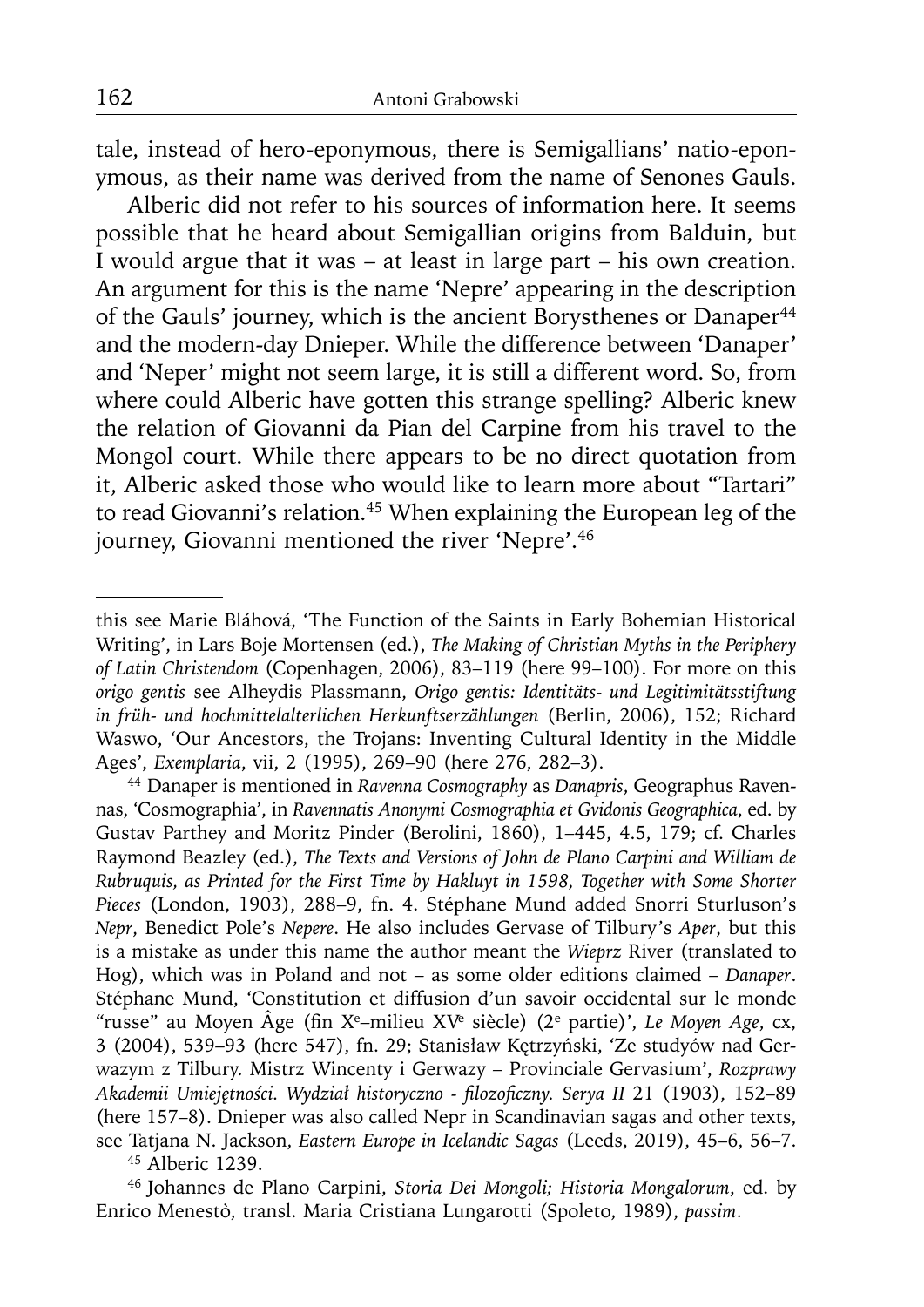Obviously, this is far from iron-clad proof, but it is a coincidence that should not be easily disregarded. While the connection of the Gauls with Semigallia might not have been original, it seems that their travel was more an invention of Alberic. It followed the trade routes between Constantinople and Scandinavia, which had a strong presence in Icelandic Sagas.47

#### IV

# BARTHOLOMEUS ANGLICUS' ORIGINS OF SEMIGALLIA

One more text should be looked into in the context of the Semigallians: Bartholomeus Anglicus' *De proprietatibus rerum*, a popular medieval encyclopaedia written in the 1240s, probably in Magdeburg.<sup>48</sup> Bartholomeus called Semigallia a small province on the Baltic coast close to Osel island and Livonia. It got its name from being occupied by the Galates, who mixed with the local population. Therefore, they were called Semigalli, as they descended from the union of the Gauls

<sup>47</sup> Jackson, *Eastern Europe in Icelandic Sagas*, 43–51.

<sup>48</sup> For more on Bartholomeus, see Marek Tamm, 'Les signes d'altérité. La répresentation de la Baltique orientale dans le *De proprietatibus rerum* de Barthélemy l'Anglais (vers 1245)', in Outi Merisalo and Päivi Pahta (eds), *Frontiers in the Middle Ages: Proceedings of the Third European Congress of Medieval Studies (Jyväskylä, 10*–*14 June 2003)* (Louvain-la-Neuve, 2006), 147–70 (here 153); Michael Charles Seymour (ed.), *Bartholomaeus Anglicus and His Encyclopedia* (Aldershot, 1992), 1–10; on date of writing of *De Propretatibus rebus*, see Tamm, 'Les signes d'altérité', 155; and Seymour (ed.), *Bartholomaeus Anglicus*, 29–35; Elizabeth Keen, *The Journey of a Book: Bartholomew the Englishman and the Properties of Things* (Canberra, 2007), 6; Levāns, 'Vertraute Geschichtsbilder', 222. See also *Bartholomaeus Anglicus, De proprietatibus rerum: texte latin*; especially the chapter by Brigitte Prévot where she discussed Bartholomeus take on land and water. She highlighted that Bartholomeus not only provided material for preaching and teaching but also that the knowledge about nature and geography "permet de mieux aimer Dieu". Brigitte Prévot, 'Terre et eau dans le *Liber de proprietatibus rerum*: des éléments pour quelle géographie ?', in *Bartholomaeus Anglicus, De proprietatibus rerum: texte latin et réception vernaculaire = Lateinischer Text und volkssprachige Rezeption: actes du colloque international = Akten des internationalen Kolloquiums, Münster, 9.–11.10.2003*, ed. by Baudouin van den Abeele and Heinz Meyer (Turnhout, 2005), 185–202 (here 202). There is an ongoing attempt at presenting a critical edition of Bartholomeus work, of which a first volume has now appeared. It does not cover the narration discussed here. Bartholomaeus Anglicus, *De proprietatibus rerum*, ed. Baudouin van den Abeele *et al*., i (N.S. 41) (Turnhout, 2007).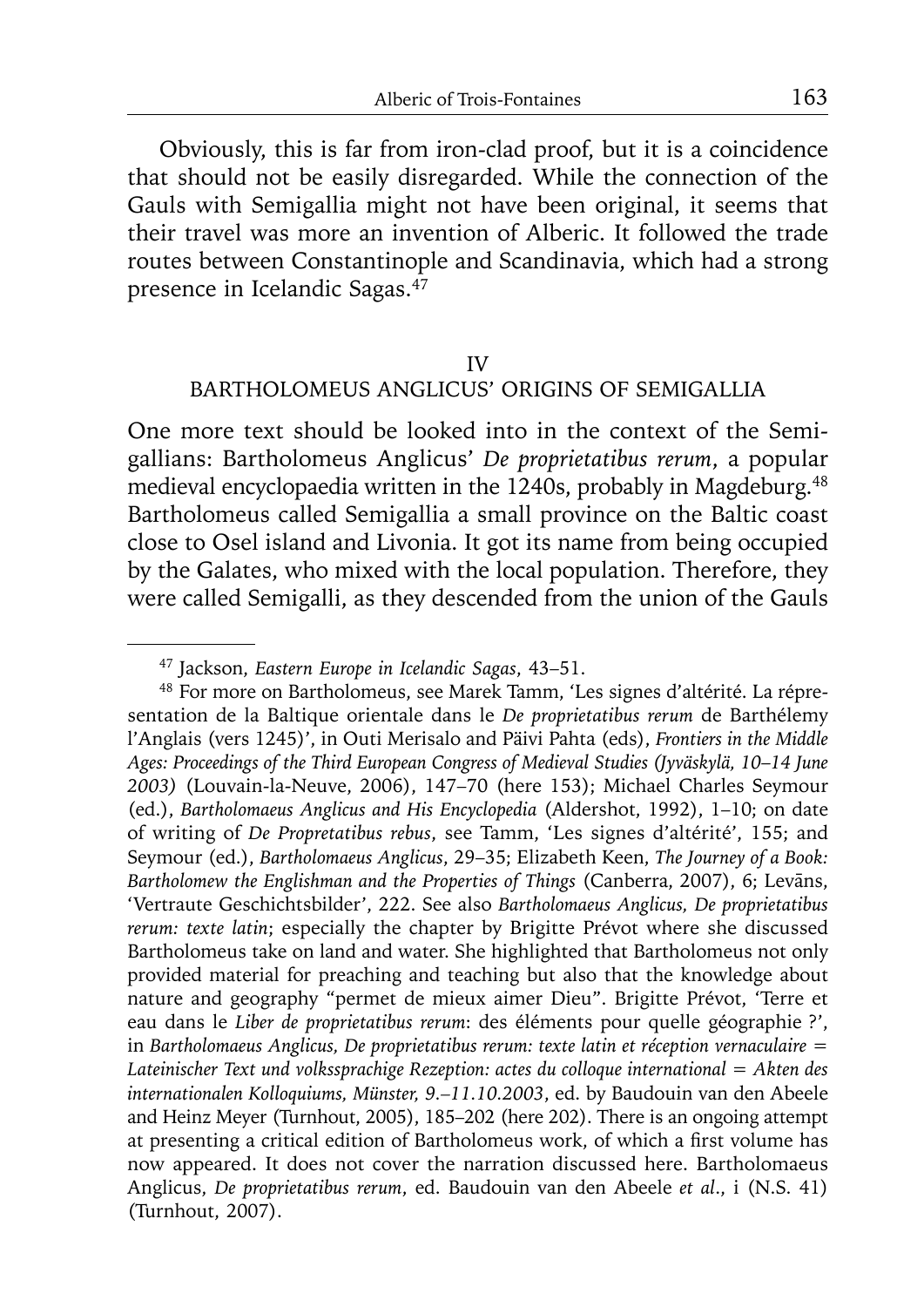(*Gallis*)/Galates (*Galatis*) and natives, with Semigallia meaning half- -Gauls.49 Bartholomeus' source of information is unknown, however, it was speculated that it was the elusive Erodauts, the unknown author of an unknown geographical work written probably during or for his missionary activities.<sup>50</sup>

It seems that the term *semi* was here a derogatory statement.<sup>51</sup> In ancient writings, there are many other examples of negative views on mixed blood. They can be found in Livy's version of Gnaeus Manlius Vulso's speech on Gallo-Greeks (Galatians) and on the Macedonians whom he claimed to have degenerated into Syrians, Parthians, and Egyptians.52 An adverse opinion on blood mixing was also present in the Middle Ages, as attested to in the Frankish *origo*, where the Gauls and the Franks were given the same ancestry.<sup>53</sup> The proper descent (from the Trojans) should not be diminished by mixing with other nations. For example, the late medieval French chroniclers rejected the English claims to such ancestry. They pointed

 $49$  It was not the only instance in Livonia when there was a perceived mixing of the blood. For example, Saxo Grammaticus claimed that once Sambia was conquered by Danes who killed all men and took women as their wives. This way the Samlanders were relatives to Danes. Such ethnic connection via sexual relations and paternity was something common. It was not always about whole groups of people – sometimes only a hero was needed, like in the case of one of the tales about Herakles who with Celtic woman fathered a child Galates, who in turn was hero-eponymous of Galates. In another variant he fathered Celtus who gave name to the Celts. Saxo Grammaticus, *Gesta Danorum =: The History of the Danes*, ed. by Karsten Friis-Jensen, transl. Peter Fisher, i (Oxford, 20151), X.5, 694; Woolf, *Tales of the Barbarians*, 19–25.

<sup>50</sup> Seymour (ed.), *Bartholomaeus Anglicus*, endnote 167 to 793.9 and 807.23–808.12 at 169.<br><sup>51</sup> Levāns, 'Vertraute Geschichtsbilder', 223.

<sup>&</sup>lt;sup>52</sup> Livy, *History of Rome*, ed. by J. C. Yardley, xi: Books 38-40 (Cambridge, MA, 2018), 38.17, 56. It needs to be noted that Livy writing on the events happening before the speech noted that the Gallo-Greeks were warlike people as they still retained their Gallic nature. Livy, *History of Rome*, 37.8, 310–12; cf. Lucius Annaeus Florus, *Epitome of Roman History*, transl. E. S. Forster (Cambridge, MA, 1995), I.27, 126. It is not always clear if the degeneration of the people came from intermarriage or the geographical location and climate. Nevertheless, intermarriage was treated as wrong and pure blood as positive quality. For more on this, see Benjamin H. Isaac, *The Invention of Racism in Classical Antiquity* (Princeton, 2006), in particular 89–91, 139–40, 307–9.

<sup>53</sup> Beaune, 'L'utilisation politique', 334.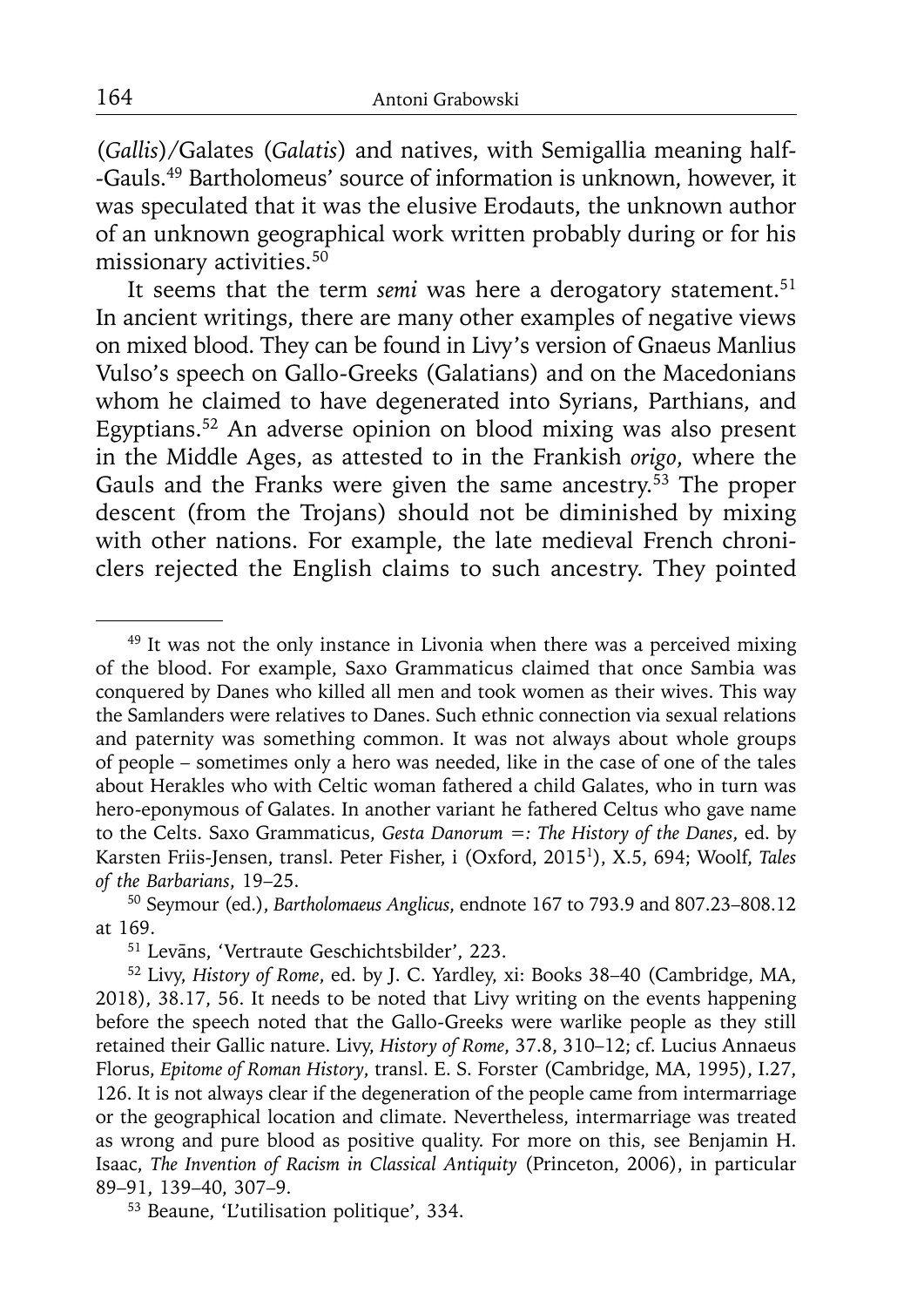out that the Anglo-Saxon blood was dominant, while true Trojans-Britons were exterminated.54

Finally, Bartholomeus added that the lands of Semigallians were fertile and good, but the people were cruel and barbaric.<sup>55</sup> This was an example of the topoi pertaining to frontier regions, where the quality of soil was combined with the ferociousness of the people.<sup>56</sup>

While this might seem like a corroboration of Alberic's tale, this would be a false impression since it is an independent description. The connection between Alberic's and Bartholomeus' versions ends at the typical basing of an origin tale on the name's etymology.57 There are many examples of connecting names with origins, like, for example, the Veneti, who were seen as Trojans because their name sounded close to Homer's term *Enetoi*. 58 This method was popular throughout history, as Dudo of Saint-Quentin made a similar name-connection with Danes and Daces and Danai, thus establishing the Normans as descendants of Troy.59

Additionally, the meaning of both narratives is different. Alberic had people coming to these lands and giving it its name, while Bartholomeus saw it as diluting the Gallic blood in the native element. His text thus shows the importance of etymology as a starting point

<sup>54</sup> André Bossuat, 'Les origines troyennes: leur rôle dans la littérature historique au XVe siècle', *Annales de Normandie*, viii, 2 (1958), 187–97 (here 194–6).

<sup>55</sup>*De Semigallia. Semigallia est provincia modica ultra mare Balticum constituta, iuxta Osiliam et Livoniam sita, in Mesia inferiori, sic vocata quasi a Galatis ipsam occupantibus cum incolis terrae mixtis est inhabitata. Unde Semigalli sunt dicti, qui ex Gallis, sive Galatis, et illis populis processerunt. Terra bona et fertilis in annona, in pascuis, in pratis, sed gens barbara et inculta, aspera et severa*. Bartholomaeus Anglicus, *De Genuinis Rerum Coelestium, Terrestrium et Inferarum Proprietatibus*, ed. by Georgius Bartholdus Ponsanus a Braitenberg (Francofurti, 1601), 15.144, 699. Marek Tamm published his reading of the Baltic material from the oldest extant manuscript of Bartholomeus' work (BNF Lat. 16098, 148r): *Semigallia est prouincia modica ultra mare Balticum constituta, iuxta Osiliam et Liuoniam sita in Sicia inferiori. Sic vocata, quare a Galatis ipsam occupantibus, cum incolis terre mixtis est inhabitata. Vnde Semigalli sunt dicti qui ex Gallis sive Galatis et illis populis processerunt. Terra bona et fertilis in annona, in pascuis et in pratis, sed gens barbara et inculta, aspera et seuera*. Tamm, 'Les signes d'altérité', 170. The 'in Sicia' is Tamm's correction of the manuscript's 'insia'.

<sup>56</sup> Tamm, 'Les signes d'altérité', 159–66.

<sup>57</sup> For more on this medieval method, see Levāns, 'Vertraute Geschichtsbilder', 224–6.

<sup>58</sup> Williams, *Beyond the Rubicon*, 76.

<sup>59</sup> Cf. Coumert, 'La mémoire de Troie', 337.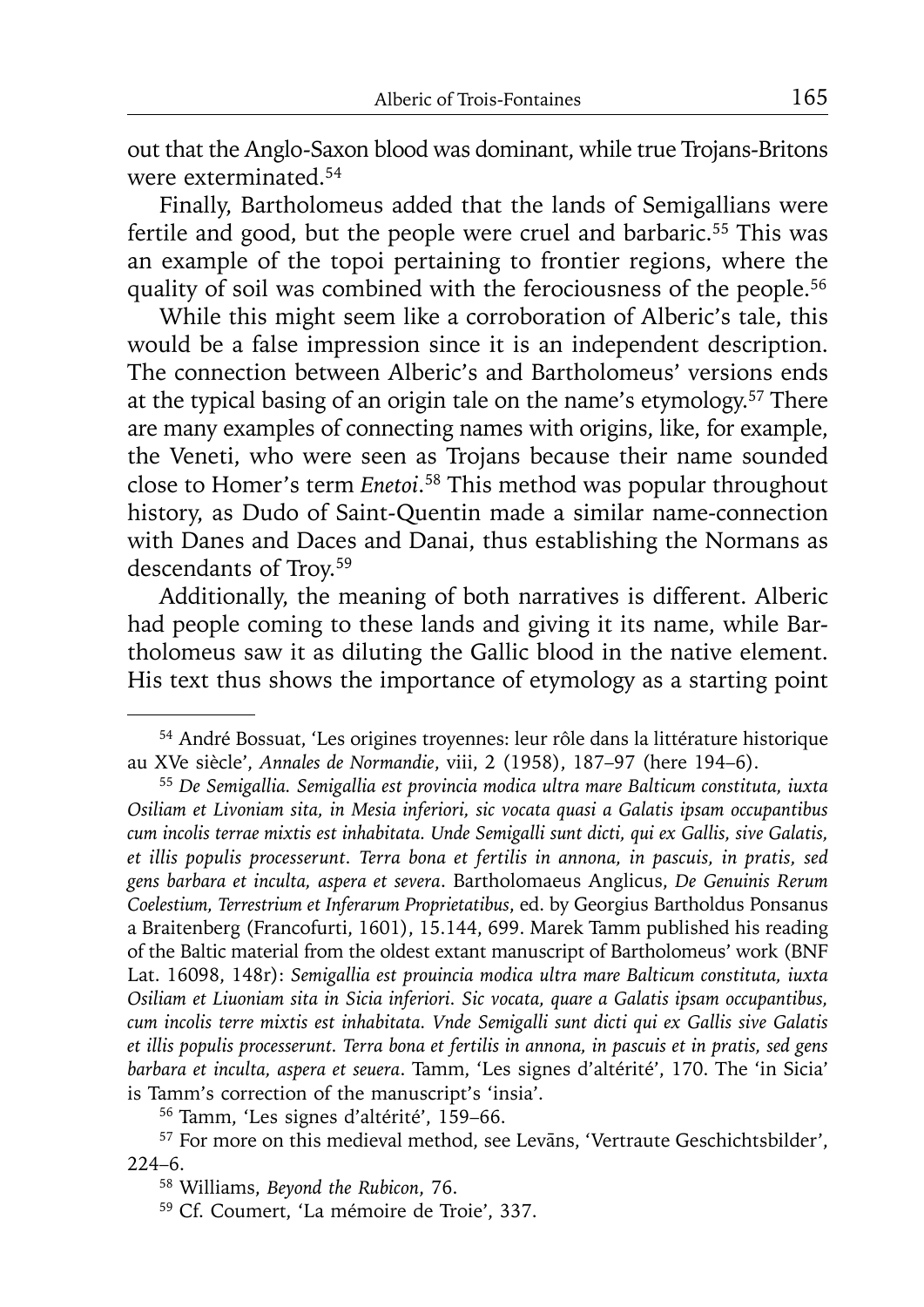in creating history. Here '-gallia' automatically leads to constructing the narrative connected to the Gauls.<sup>60</sup>

#### V

# BRENNUS AND BELINUS AND THE SOURCES OF THE GALLIC HISTORY

The aforementioned Brennus and Belinus were commanders of Gauls. Alberic wrote: "And in [year] 122 Senones Gauls under Brennus and Belinus invaded Rome".<sup>61</sup> This date is in the consul years, i.e. the years counted from the introduction of the consulate in Rome. Scheffer-Boichorst saw it based on Jerome's chronicle, but with the date converted from XCVII Olympiads to consul years.<sup>62</sup> While Jerome noted the invasion, his text is short: "Senones Gauls took Rome apart from Capitol".63 It is thus clear that it could not provide Alberic with the narrative present in his chronicle.

So what then was the source of Alberic's information on Brennus and Belinus? It seems best to first look at Hugh of Fleury's chronicle from the early twelfth century, which Alberic often used (it was his fifth-most often directly referenced source).<sup>64</sup> Hugh wrote how three

<sup>62</sup> Alberic, when changing the date, supposedly used Hugh of Saint Victor's chronicle: *Liber de tribus maximis circumstantiis gestorum, id est personis, locis, temporibus* – Scheffer-Boichorst used in his edition a manuscript of it that is held in Universitätsbibliothek Leipzig (MS 350). Dionysius of Halicarnassus also gave *anno*  consulum for the attack/invasion, but dated it to the first year of XCVIII Olympiad and 120 *anno consulum*. Dionysius of Halicarnassus, *The Roman antiquities,* i: Books 1–2, ed. by Earnest Cary (Cambridge, MA, 2001), 1.74.4-6, 246–8. The Roman myth of the Brennus and other invasions by the Gauls was discussed extensively, including in sources not discussed in present article. Williams, *Beyond the Rubicon*, especially 142–84; see also Antti Lampinen, 'Narratives of Impiety and Epiphany: Delphic Galatomachy and Roman Traditions of the Gallic Sack', *Studia Celtica Fennica*, v (2008), 39–54.

<sup>63</sup>*Galli Senones Romam invaserunt, excepto Capitolio*, Jerome, *Chronicle*, ed. by Roger Pearse, 2005, https://www.tertullian.org/fathers/jerome\_chronicle\_06\_latin\_part2. htm [Accessed: 15 Nov. 2021] 200; Eusebius and Hieronymus, *Die Chronik des Hieronymus / Hieronymi Chronicon*, ed. by Rudolf Helm (Berlin, 1956), 118.

 $64$  The specific nature of Alberic's usage of Hugh of Fleury's chronicle is a subject that still needs research. Nevertheless, judging from Scheffer-Boichorst edition

<sup>60</sup> Cf. Beaune, 'L'utilisation politique', 352–3.

<sup>61</sup>*Et 122. Senones Galli sub Brennio et Belio Romam invaserunt*, Alberic 122 *anno consulum*.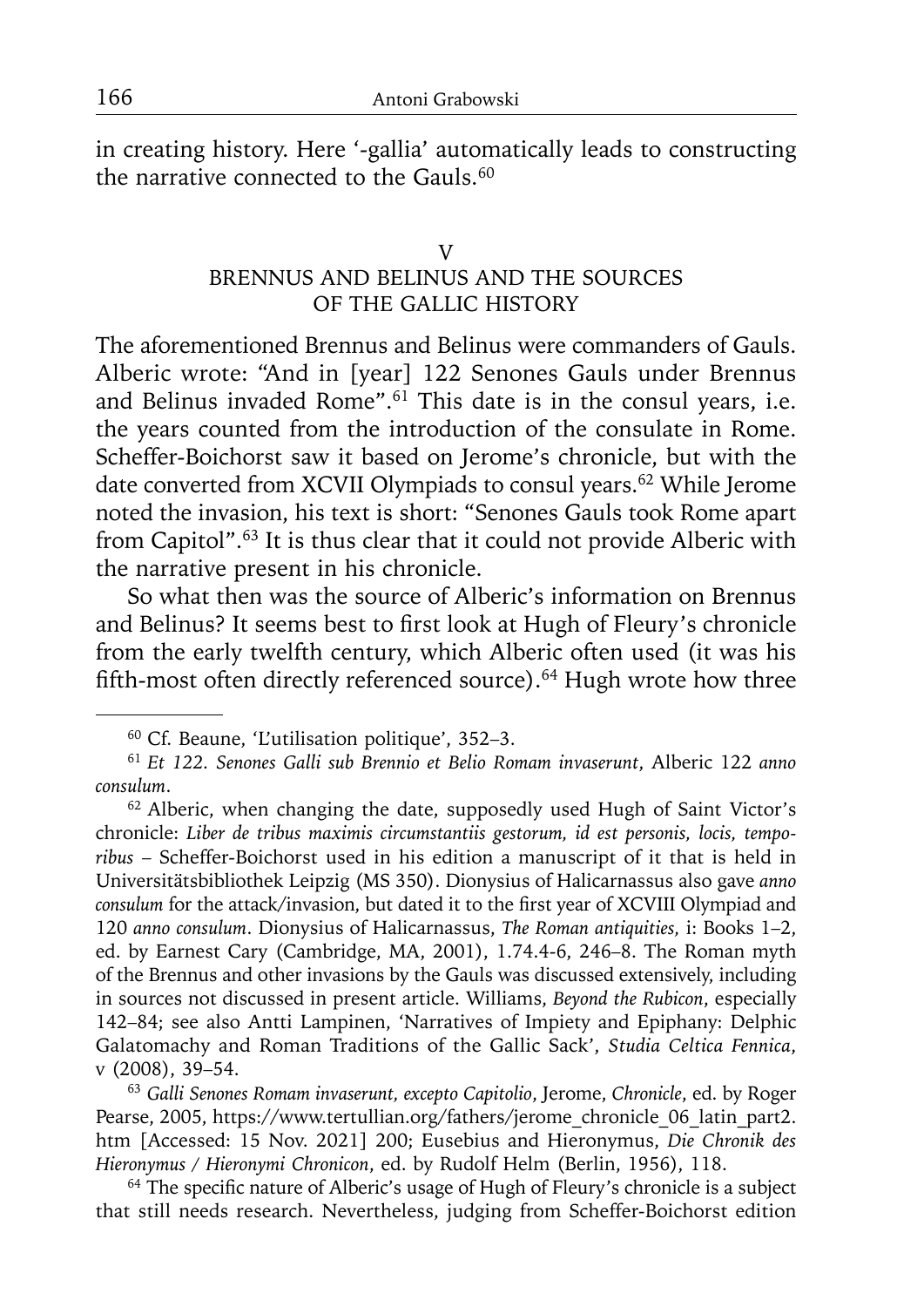hundred thousand Gauls led by Brennus attacked Rome and killed many citizens. Finally, they besieged the Capitol, but they did not capture it, and for not doing so, they were paid one thousand pounds of silver. Soon they spread through Greece, Macedonia, Thrace, and the whole of Asia. They were fierce warriors whose renown was so great that every king of the East had them in their army. They also established their own country, known as Gallogrecia.<sup>65</sup>

Hugh later noted that Emilia, Flaminia, Liguria, and Venetia were once called Cisalpine Gaul because Brennus, who ruled near the city Sens, went to Italy with three hundred thousand Gauls. He spread his reign as far as the city of Senigallia over the Adriatic. The Gauls dispersed from there, with one hundred thousand going to Delphi and another one hundred thousand remaining among the Greeks. From these came the Gallogreci, who, because of their white skin, were later known as the Galathes.<sup>66</sup> The remaining one hundred thousand stayed in Italia, where they built Pavia, Milan, Bergamo, and Brescia. From them came the name Cisalpine Gaul.<sup>67</sup>

However, Hugh's narrative is not the only source of Alberic's information. Alberic mentioned that not only Brennus was the conqueror of Rome. The name of Belinus appears in neither ancient sources nor the texts based on them. Andris Levāns identified him with Bellovesus, another Gallic commander from the sixth century BC.<sup>68</sup> Robert Maxwell Ogilvie saw Livius' narrative on Bellovesus as a creation from the Greek motifs of wandering people, which were applied to Gauls. According to Livius, he was sent with his brother Segovesus from the overpopulated Gaul, with as many people as possible, to find new settlements. The gods directed Segovesus to the Hercynian Forest and Bellovesus to Italy.69 Also, Justin's *Epitome* of Pompeius

of Alberic and comparing it with the edition of Hugh of Fleury it is possible to say that Alberic made about hundred quotations or paraphrases of its text.

<sup>65</sup> Hugo van Fleury, *Historia Ecclesiastica, editio altera*, ed. by Leendert de Ruiter (Groningen, 2016), 1. 569–85, 20.

<sup>&</sup>lt;sup>66</sup> It seems that this was a conflation of two different Gallic invasions led by two different commanders both named Brennus. The first took place in 390 BC and the one in Greece in approximately 279 BC.

<sup>67</sup> Hugo van Fleury, *Historia Ecclesiastica*, 3. prologus, 128–45, 46.

<sup>68</sup> Levāns, 'Vertraute Geschichtsbilder', 227, fn. 1029.

<sup>69</sup> Livy, *History of Rome*, transl. B.O. Foster, iii: Books 5–7 (Cambridge, MA, 1924), 5.34, 116–18; cf. Strabo, *Geography*, ii: *Books* 3–5, ed. Horace Leonard Jones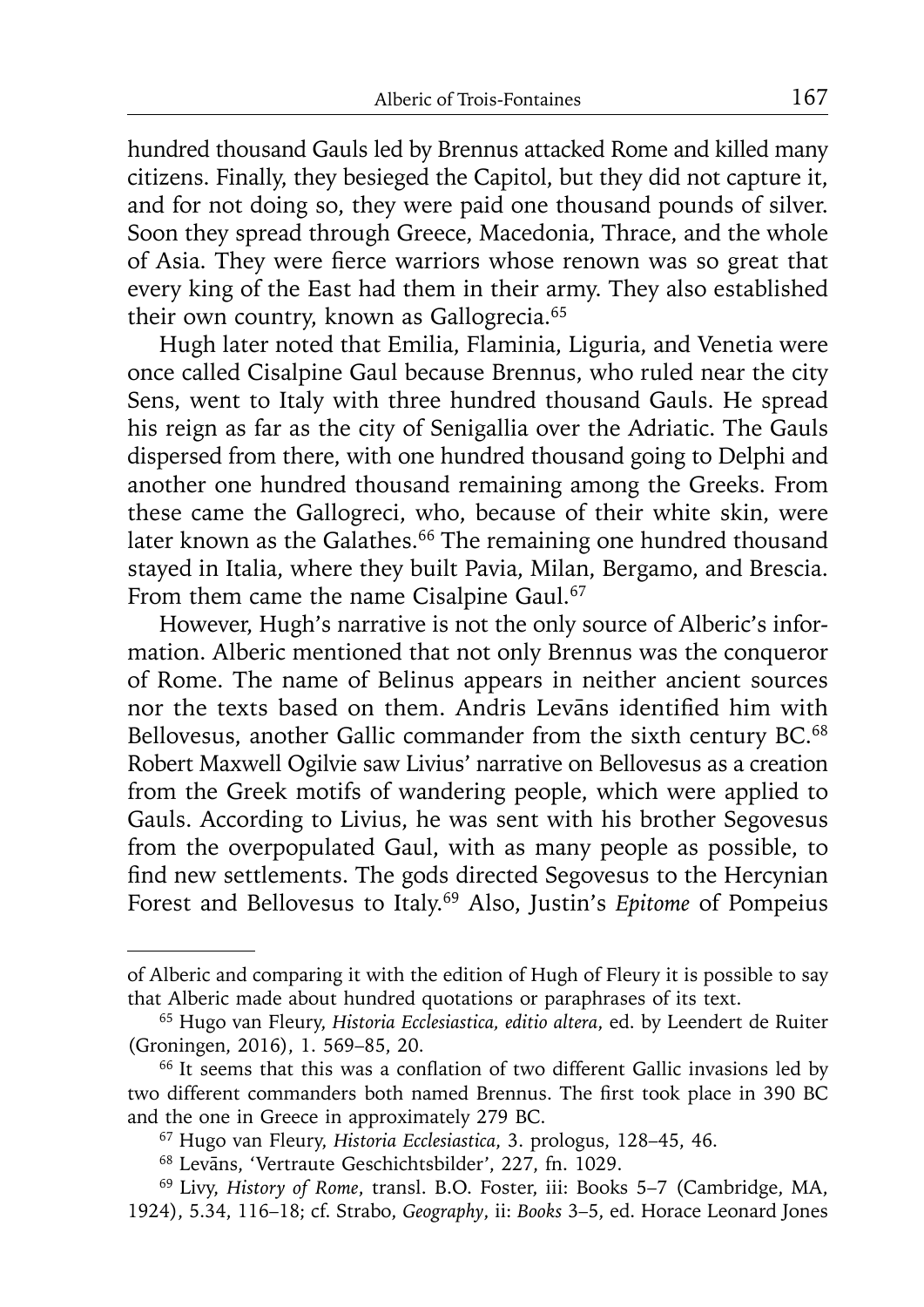Trogus contains a description of the Gallic invasions of Greece, from which Belgius led first and Brennus second.<sup>70</sup>

However, there was a much more straightforward source of information for Alberic than a tale about Bellovesus, which is also from the twelfth century: Geoffrey of Monmouth's *Historia Regum Britannie*, where Brennus and Belinus led the Gauls to conquer Rome.<sup>71</sup> It also connects to the ancient sources, as John T. Koch proposed that Justin's Belgius was the source of a name for Geoffrey. He knew from the Welsh material that there was Brân, a son of Dumngual Moilmut and the similarly legendary Beli. These two characters were combined into brothers, later Latinised by Geoffrey into Belgius and Brennus. Koch also saw Brân and his story in the Second Branch of *Mabinogi* as

71 Geoffrey of Monmouth, *The Historia Regum Britannie of Geoffrey of Monmouth*, i: Bern, Burgerbibliothek, MS. 568, ed. by Neil Wright (Cambridge, 2001), 35–44, 24–30. The narration is later referenced on cards (c.) 159–60, at pages 113–15. The text is also in First Variant, a later redaction of Geoffrey's work, *id*., *The Historia Regum Britannie of Geoffrey of Monmouth.* ii: *The First Variant Version: A Critical Edition*, ed. by Neil Wright (Cambridge, 1988), c. 35–44, 31–39 and c. 159, 153–4. On the absence of c. 160 in the First Variant, see there XXXVI–XXXVIII. See also the new (complete) edition of the text: Geoffrey of Monmouth, *The History of the Kings of Britain: An Edition and Translation of the De Gestis Britonum (Historia Regum Britanniae)*, ed. by Michael D. Reeve, transl. Neil Wright (Woodbridge, 2007), c. 35–44, 49–59 and c. 159–60, 217–19. A version of the tale is in Henry of Huntingdon's letter to Warin the Breton. He explained he was unable to write on the times from Brutus to Caesar, as he could not find any text on it. Things changed when he discovered, on the road to Rome in the abbey Le Bec, an account (c. 1, at 558) which he called "Geoffrey Arthur's great book" (*librum grandem Galfridi Arthuri*, c. 10, at pp. 582–83). What followed was a shortened version of Geoffrey's work (c. 3–4, at 566–68). The story is mostly the same, but the end is different. Brennus rejects the offer of acquiring half of the kingdom, takes gold, and attacks Rome, becoming the first to conquer it. After taking all the gold and silver from Italy, he subjugated Greece and "in Asia he kept kingdoms for himself or gave them to his men" (*in Asia que uoluit sibi regna retinuit, que uoluit suis dedit*, c. 4, at 568–9). Henry of Huntingdon, 'Exemplar Avtem Secvnde Epostole, de Serie Britonvm Hoc Est', in Henry of Huntingdon, *Historia Anglorum*, 558–82.

<sup>(</sup>Cambridge, MA, 1999), 5.2.3, 338–40; Williams, *Beyond the Rubicon*, 117–18; Robert Maxwell Ogilvie, *A Commentary on Livy: Books 1*–*5* (Oxford, 1965), 706–13; for more on Bellovesus and Segovesus see the entries in Venceslas Kruta, *Les Celtes: histoire et dictionnaire des origines à la romanisation et au christianisme* (Paris, 2000), 462, 813.

<sup>70</sup> Iustinus, *Epitoma Historiarum Philippicarum Pompeii Trogi*, ed. by Marie-Pierre Arnaud-Lindet, 2003, https://www.hs-augsburg.de/~harsch/Chronologia/Lspost04/ Iustinus/ius\_e000.html, Book 24, chapt. 4–8 [Accessed 15 Nov. 2021].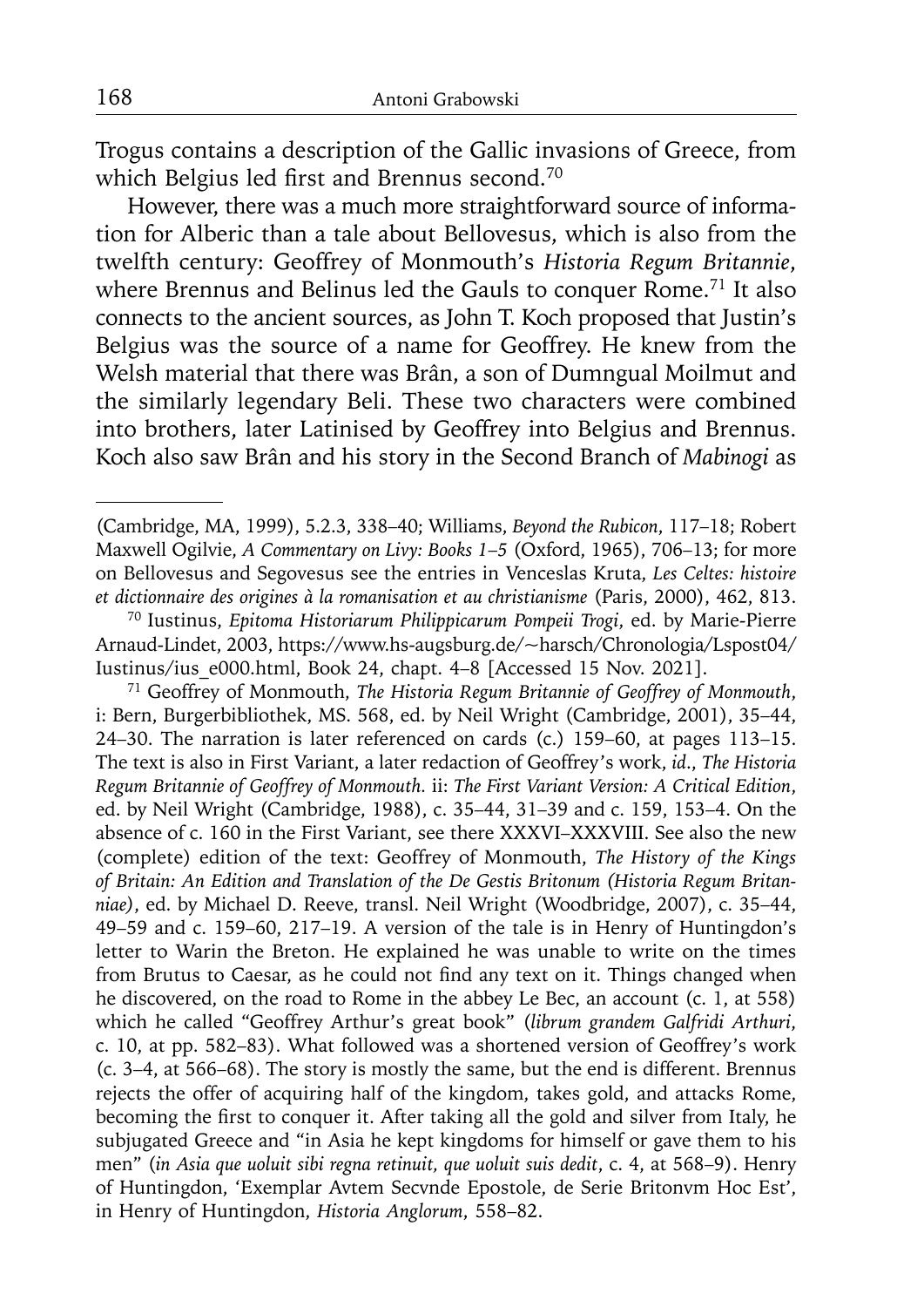based on Brennus, as remembered in the Gallo-Celtic world.<sup>72</sup> Geoffrey not only used Brennus, but also referred to the Trojan origins of the British people.73

Geoffrey invented the story of how Brennus and Belinus conquered Rome; however, Alberic could learn it indirectly. While he refers to *Historia Brittonum* by title, the information could be taken from Guido of Bazoches' chronicle, which provided a clear narration that skips rhetorical flourishes.<sup>74</sup> The constraints of this paper do not permit a complete description of the whole complicated narrative present in Geoffrey's chronicle, but I will offer its brief outline hereinbelow.

Brennus and Belinus were brothers. The latter was older and inherited the reign over Britain from their father, Dunwallo Molmutius. Brennus, pushed by those around him, rebelled, but after he lost, he had to run away to Gaul, where after some time, he became king. He took the Gauls and attacked Britain, but then their mother, Tonwenna, appeared. She acted as a female mediator, soothing Brennus' anger with a speech where she pointed out that through Belinus' actions, he (Brennus) acquired what he wanted (a crown). She also made a ritual-like act of showing bare breasts as a form of shock-calming action, which appears throughout various texts, from Caesar's *Gallic Wars* to the story about Cúchulainn. It highlighted the contrast between aggression and fight on one side and peace and the community's

<sup>72</sup> John T. Koch, 'Brân, Brennos: An Instance of Early Gallo-Brittonic History and Mythology', *Cambridge Medieval Celtic Studies*, xx (1990), 1–20.

<sup>73</sup> See Waswo, 'Our Ancestors'.

<sup>74</sup> The Guido of Bazoches' chronicle called *Cronosgraphia* (in the only complete manuscript it is preceded by *Apologia contra maledicos* and *Libellus de regionibus mundi*) is still unedited. Bennus and Belinus discussed in BNF Lat. 4998, 46r; BAV Reg. lat.778, 20v. For more on the chronicle and its manuscript tradition, see Thomas A.-P. Klein, 'Editing the Chronicle of Gui de Bazoches', *Journal of Medieval Latin*, iii (1993), 27–33.

Both Brennus and Belinus were mentioned in *Explanatio Prophetiae Merlini*, formerly attributed to Alain of Lille but the more probable author is Alain of Flanders. This is not surprising as it was a work about Geoffrey of Monmouth's narrations. Alberic did know this text and at least twice he quoted it, although not in his story on Brennus and Belinus. Alain's notes are rather rudimentary and much less detailed than Guido's version, Clara Wille (ed.), *Prophetie und Politik: Die "Explanatio in Prophetia Merlini Ambrosii" des Alanus Flandrensis – Edition mit Übersetzung und Kommentar*, Lateinische Sprache und Literatur des Mittelalters (Bern, 2015), c. I.39, IV.33, V.25, respectively 115, 202, 223.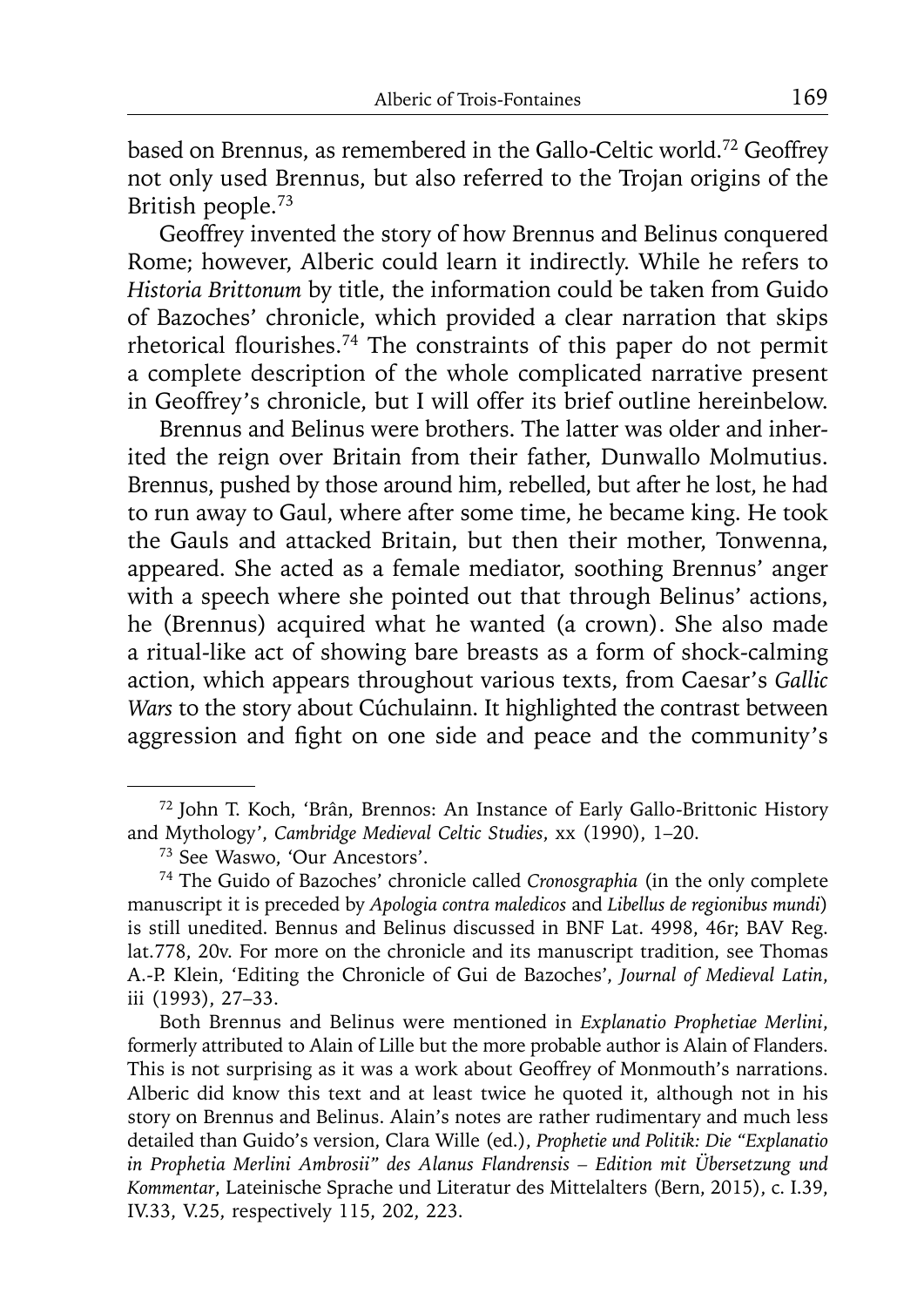prosperity on the other. The revealed bare breasts were to be protected, as attackers were calmed and abstained from killing.75

Peace was made, and both brothers decided to attack Rome. There the Roman leaders – consuls Gabius and Porsena – submitted the city to the might of the British and Gallic forces, who next moved on to attack the Germanic people. It was then that the Romans changed their attitude and decided to abrogate their treaty with Brennus and Belinus. They decided to help the Germanic people and attack the brothers' army. The reaction was swift as the brothers, angered by the betrayal, divided the army and Brennus led the Gauls against Rome. As Belinus heard about the Roman army moving to attack his brother, he took his British troops and attacked and destroyed it. After the invaders ravaged Italy, Belinus returned to Britain, while Brennus remained in the peninsula. The victory over the Romans made them independent from Rome.76

What Geoffrey accomplished was the implantation of the invented British history into the established tradition. Since Belinus was the brother of Brennus, this gave him the glory of the conqueror of Rome. It provided the narrative with the appropriate gravitas, and the elaborate origin story of the British gave them a glorious past.

But there is a difference between Alberic's account and Geoffrey's version of the invasion of Rome. When we read both texts, it becomes clear that while Alberic took Belinus from Geoffrey's work or its derivate, he based the details on different sources. Geoffrey did not give the dates when the attack occurred, and those came most probably from Jerome. It seems that Alberic combined the different versions of the invasion – Geoffrey's, Hugh's, and Jerome's – and shortened it to create an elementary account. He added the connection to the Semigallia to this tale. The idea behind it is the similarity of the names.77

<sup>75</sup> Jacek Banaszkiewicz, *Polskie dzieje bajeczne mistrza Wincentego Kadłubka* (Wrocław, 1998), 69, 71, 72–4.

<sup>76</sup> Cf. Coumert, 'La mémoire de Troie', 336, 339–4. Brennus and Belinus operate here in a fashion somewhat similar to the Dioscuri brothers that are often present in the *origo gentis* narrations. Jacek Banaszkiewicz, 'Slawische Sagen "De Origine Gentis" (al-Masudi, Nestor, Kadlubek, Kosmas). Dioskurische Matrizen der Überlieferung', *Medievalia Historica Bohemica*, iii (1993), 29–58.

<sup>77</sup> The connection of the Semigallians with Gauls did not attain popularity, although there is some minimal reception of it (though rather from Bartholomeus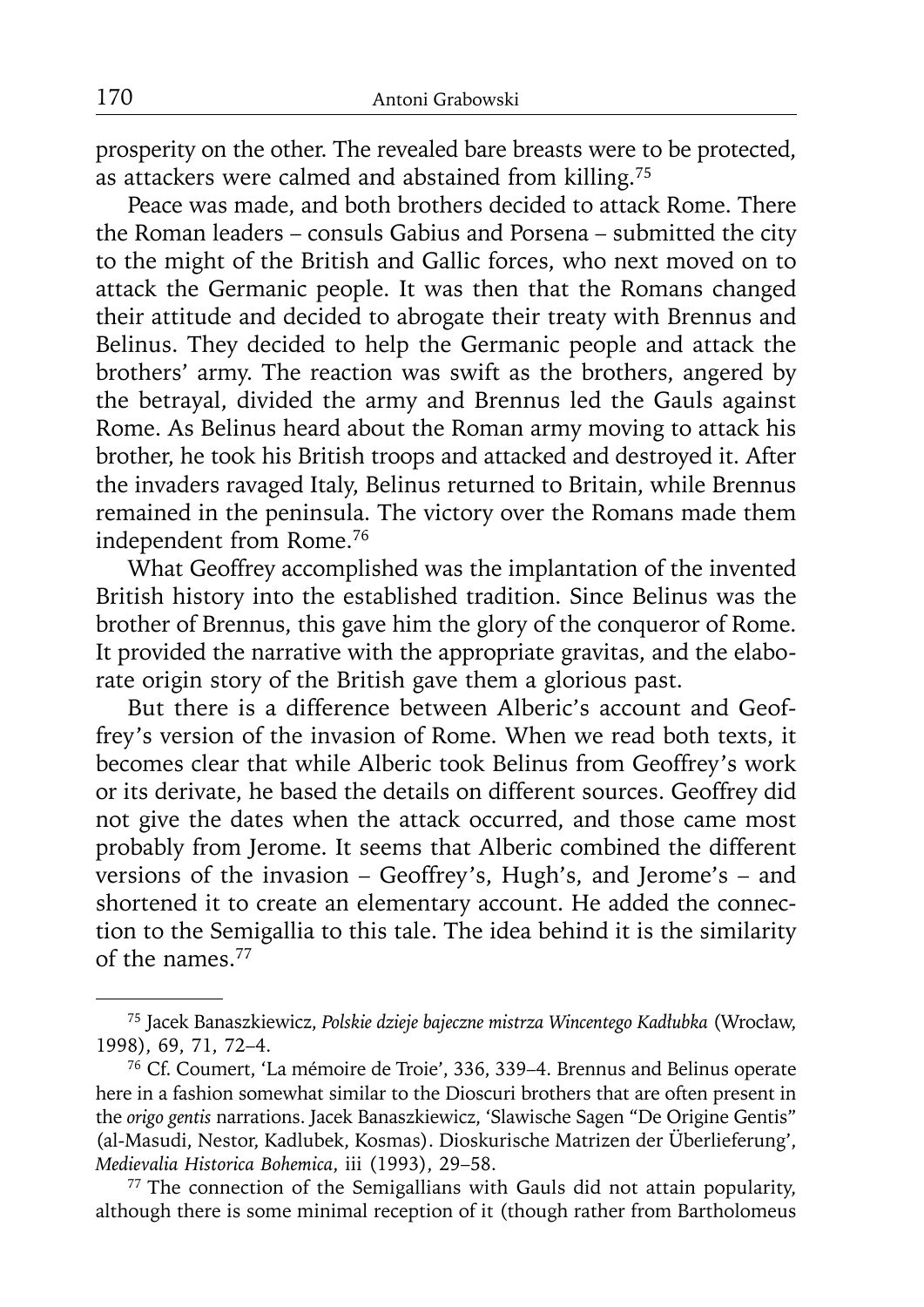# VI KING OF CRACOW

I have mentioned that Alberic strove for order in history. Another example of him searching for concord between the past and present is in the account of the attack on Gaul by Vandal king Crocus/Chrocus/ Croscus in 413. This story was a composite creation of a few subsequent rewrites by the early medieval chroniclers. Crocus appears in sixth-century Gregory of Tours' *Ten Books of History*, in a tale taking place under the reign of emperors Valerian and Gallienus. He led the army of Alemanni on Gaul, where he committed many acts of violence. The Alemanni killed Privatus, bishop of Javols, near the mountain Mimat (mont des Mendois) near Mende. However, Crocus was soon captured near Arles and executed after being tortured.78 Another Crocus appears in *Epitome de Caesaribus*, where he was the king of the Alemanni present in Britannia when Constantine the Great took his father's inheritance.<sup>79</sup>

The Crocus that appears in Alberic's chronicle comes from Fredegar. As Gerald Schwedler convincingly demonstrated, Fredegar took the information from Gregory's *Ten Books of History* but moved the date to 406/407. As the Alemanni did not fit this date, Fredegar put the Vandals, Alans, and Suebi in their place, adding that it was Marius who captured Crocus.<sup>80</sup>

than Alberic), like Albert Krantz, *Wandalia* (Hanovia, 1619), I.11, 10; Stefan Donecker, *Origines Livonorum: frühneuzeitliche Hypothesen zur Herkunft der Esten und Letten* (Köln, 2017), 114. In contrast, early modern Lithuania looked for Rome as ancestor (Italia – Litalia); see, for example, Ewa Semenowicz, 'Wokół genealogii Litwinów. U źródeł mitu i sporu historyczno-kulturowego', *Studia z Dziejów Rosji i Europy Środkowo-Wschodniej*, xlvi (2011): 13–41 (here 17–20).

<sup>78</sup> Gregory of Tours, *Libri Historiarum X (Gregorii Turonensis Opera,* Teil 1*)*, ed. by Bruno Krusch and Wilhelm Levison (Hannover, 1951), 1.32 and 1.34, 24–5, 26.

<sup>79</sup> Sexti Aurelii Victoris, 'Epitome de Caesaribus', in Franz Pichlmayr (ed.) *Sexti Avrelii Victoris Liber de Caesaribvs. Praecedunt Origo Gentis Romanae et Liber De Viris Illvstribvs Vrbis Romae. Subsequitur Epitome de Caesaribvs* (Leipzig, 1970), 133–76, c. 41, 166. On this Crocus, see John F. Drinkwater, 'Crocus, "King of the Alamanni"', *Britannia*, 40 (2009), 185–96; Ian N. Wood, 'The Crocus Conundrum', in Elizabeth Hartley *et al*. (eds), *Constantine the Great: York's Roman Emperor* (Aldershot, UK, 2006), 77–84.

<sup>80</sup> Fredegarius, *Fredegarii et Aliorum Chronica. Vitae Sanctorum (Generis Regii)*, ed. by Bruno Krusch (Hannover, 1888), 2.60, 84; Gerald Schwedler, 'Lethe and "Delete" – Discarding the Past in the Early Middle Ages: The Case of Fredegar', in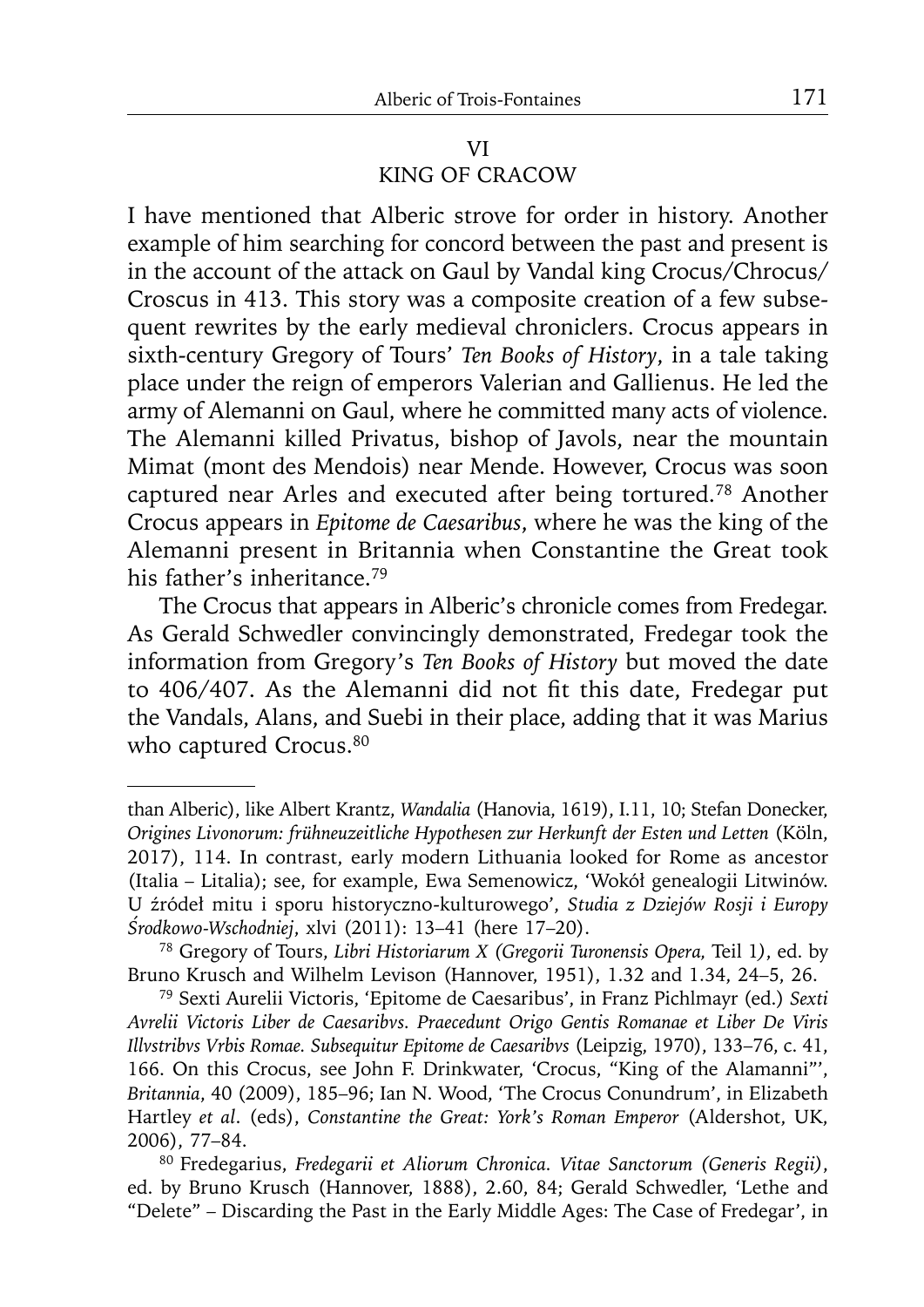Alberic provided the date of the attack and who the attackers were – the Vandals – and the saints-martyrs that emerged from it: Desiderius of Langres, Antidius of Besançon, and Privatus of Javols.<sup>81</sup> To this, he added one hitherto unknown detail: Crocus was a king of Cracow.<sup>82</sup> How was this possible? It is explained in a note under the year 319, a distant echo of Siegebert of Gembloux's chronicle. Siegebert wrote, at the beginning of his narrative on the Goths and Vandals' invading the Roman Empire, that "Vandals likewise from Scythia originating, by Goths defeated, began invading other lands".83 Alberic's version

Anja-Silvia Goeing *et al*. (eds), *Collectors' Knowledge: What Is Kept, What Is Discarded = Aufbewahren oder wegwerfen: wie Sammler entscheiden* (Leiden–Boston, 2013), 71–96 (here 79–80, 82). On Crocus and question of his historicity, see also: Émilienne Demougeot, 'Les martyrs imputés à Chrocus et les invasions alamanniques en Gaule méridionale', *Annales du Midi : revue archéologique, historique et philologique de la France méridionale*, lxxiv, 57 (1962), 5–28.

<sup>&</sup>lt;sup>81</sup> Privatus was not mentioned in 413, but appeared in Alberic's recollection of the attack in 837. In the chronicle, he is called *Mimatensis*, taken from the place of his martyrdom: Mende. For more on this saint, see Gustave Bardy, 'Recherches sur un cycle hagiographique. Les martyrs de Chrocus', *Revue d'histoire de l'Église de France*, xxi, 90 (1935), 5–29.

<sup>82</sup> In Paul Scheffer-Boichorst's edition, there is a rather unknown *rex Craconie*. The manuscript in Paris could as well be read as having *Cracovie* (BNF Lat. 4896A, 10r). Not only that, but Leibniz in his edition put there *Cracovia*: Alberic of Trois-Fontaines, *Alberici monachi Trium fontium Chronicon, e manuscriptis nunc primum editum*, ed. by Gottfried Wilhelm Leibniz (Lipsia, 1698), 33. If that was not compelling enough, in other places of the chronicle's text, where Alberic wrote about Cracow in the Paris manuscript, one finds *Cranoine* with a correction in the margin to *Cracovie* and also with – although it is unclear if it was made before or after the margin correction – the addition of a letter 'c' in the main text over 'n' and adding a line at the end signifying that the second to last letter was 'i' (Alberic 1227), BNF Lat. 4896A, 249r; Alberic of Trois-Fontaines, 'Albrici monachi Triumfontium Chronicon', 921. Although on fol. 8v of the Hannover manuscript (Hannover, Gottfried Wilhelm Leibniz Bibliothek XIII.748), where Alberic wrote about Crocus, there is without doubt *dux craconie*, on fol. 202r *dux* Lestco is called *dux craconie*. Thus, it seems that both places should read Cracow, even though in the same entry under the year 1227 a bit later one finds *Cracovia*. The text makes it clear that the same city is being discussed. Therefore, it seems that the whole problem came from a common scribal mistake in the reading of the original copy of Alberic's work, mixing 'v' with 'n'.

<sup>83</sup>*Wandali quoque de Scythia oriundi, á Gothis victi, alienas terras invadere ceperunt*, Sigebert of Gembloux, 'Chronographi' ed. by D. Ludowicus Conradus Bethmann, in *Chronica et annales aevi Salici* (Hannover, 1844), 268–374 (here 301).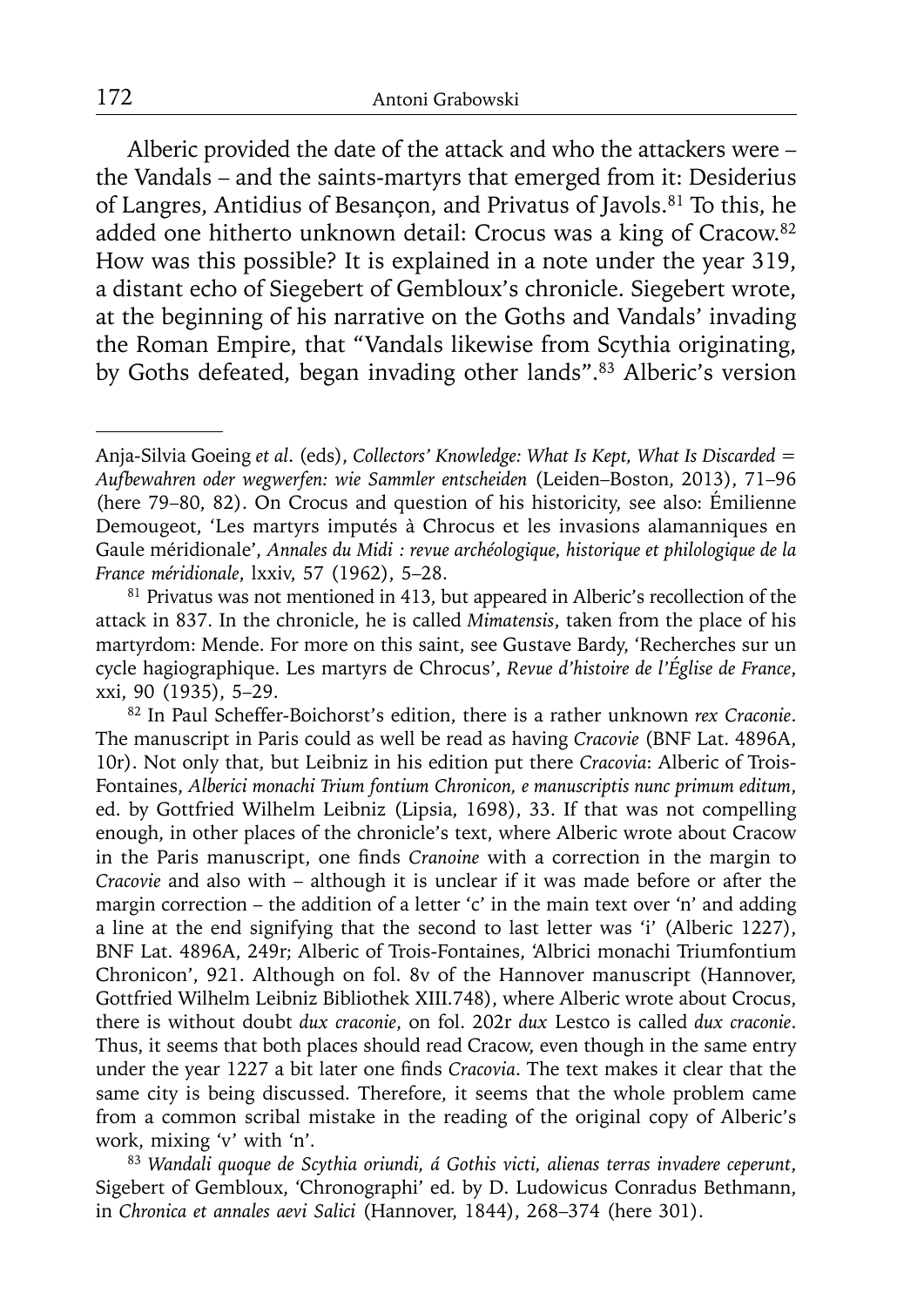is as follows: "That year in which Saint Martin is born, Vandals from Poland originating, by Goths expelled, entered Pannonia".<sup>84</sup>

In this way, the Vandals were deemed to have come from Poland – they were neither Poles nor their ancestors, but they lived there. This is an important distinction, as it is well known that in the Middle Ages the Slavs as a whole and especially Poles were often called Vandals in the Western sources. It is generally accepted that the conflation came from the similarity of the sound Vandal and Wenden, which denoted one of the Western Slavs' groups. This connection of the Slavs with the ancient people was quite popular, and the Poles themselves accepted it, as attested to by Vincentius Kadłubek's chronicle. Roland Steinacher, in his meticulous study of the subject, correctly brought up the fact that for Vincentius, the name Vandals came from the name Wanda, the daughter of the founder of Cracow. From her name, not only people but also a river Wisła (Vistula), took its name and was known as *Wandalum*. 85

Independently, Gervase of Tilbury also attested that the Wisła was known as *Wandalum.*86 Alberic, on the other hand, calls it *Wissela*. 87 Moreover, throughout the whole chronicle, there is no other indication that he saw the Poles as connected with Vandals. Even though he knew that Wenden (*Winidi*) were Slavs, as attested by a note added to the text borrowed from Hélinand of Froidmont,<sup>88</sup> he never connected them to Vandals.

Crocus then, as a Vandal king, had to rule in the lands from where Vandals came and preside over the most important city of his fatherland.

<sup>84</sup>*Eodem anno quo natus est beatus Martinus, Wandali de Polonia orti, a Gothis expulsi, Pannonias intraverunt*, Alberic 319.

<sup>85</sup> Wincenty Kadłubek, *Mistrza Wincentego zwanego Kadłubkiem Kronika polska*, ed. by Marian Plezia (Kraków, 1994), I.7, 4, 13; Roland Steinacher, 'Wenden, Slawen, Vandalen. Eine frühmittelalterliche pseudologische Gleichsetzung und ihre Nachwirkungen', in Walter Pohl (ed.), *Die Suche nach den Ursprüngen*, 329–53 (here 346).

<sup>86</sup> Steinacher wanted to see Gervase as someone acquainted with Vincentius or his work, but there is no basis for this. Gervase of Tilbury, *Otia Imperialia: Recreation for an Emperor*, ed. by S. E. Banks and J. W. Binns (Oxford, 2002), II.7, 238, 244; Steinacher, 'Wenden, Slawen, Vandalen', 342. On the joining of Vandals with Poles see also Jerzy Strzelczyk, *Wandalowie i ich afrykańskie państwo* (Warszawa, 2005), 311–35; Banaszkiewicz, *Polskie dzieje bajeczne*, 102–19.

<sup>87</sup> Alberic 1205.

<sup>88</sup> Alberic 751.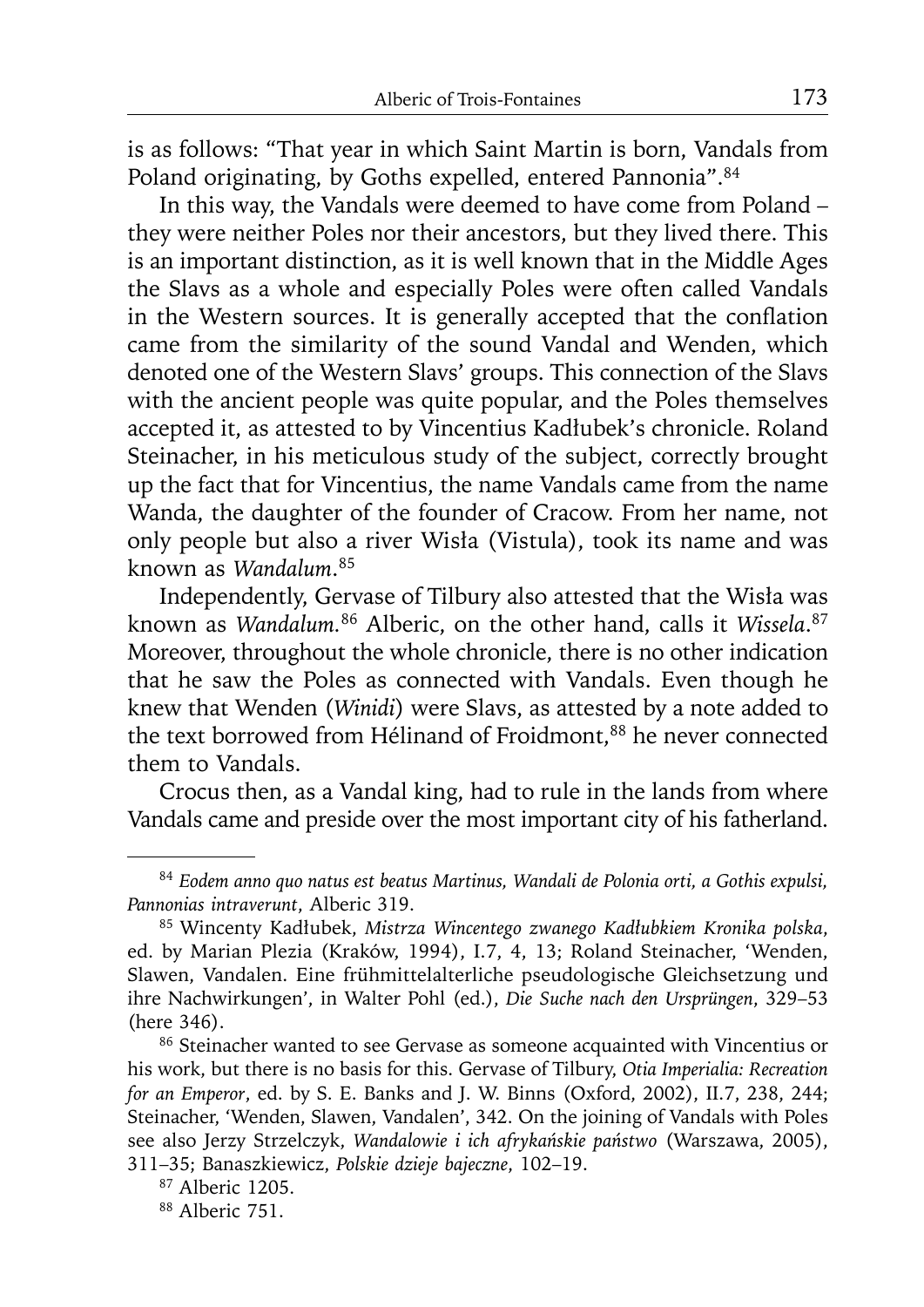As Alberic wrote about Cracow as the Polish kingdom's capital, <sup>89</sup> it had to have the same role in the distant past: Crocus was, therefore, the king of Cracow. The fact that the Vandals were expelled from the Polish lands long before Crocus' attack could be called a contradiction, but such inconsistencies are not something unusual.

It needs to be added that while Alberic could see Crocus as a ruler of Cracow just because of the similarity of the names of Crocus and Cracow, this seems doubtful. The resemblance is not significant. Even so, when another educated author wanted to create an ancient ruler of Cracow, he went with a different name. Vincentius Kadłubek gave him the name Grakchus (Krak), which sounds much more similar to Cracow.<sup>90</sup> Moreover, the name Krak had a specific meaning, as it referred to the sacral and judicial power symbolised by a staff called *krakula*. 91 Thus, the name refers to a term connected to authority.

#### VI

### CONCLUSIONS

In this paper, I have presented examples of the implantation of new histories to ancient history by various chroniclers. They made these additions and expansions utilising a specific set of motifs.<sup>92</sup> While my main focus has been on Alberic, and in the discussion, I referred to authors such as Geoffrey and Bartholomeus, it would be wrong to limit this phenomenon to them. It was a popular method, and it was utilised by, for example, Vincentius Kadłubek, who implanted the invented ancient history of Poles into the history of Alexander the Great and Julius Caesar.<sup>93</sup>

<sup>89</sup> Alberic 1227; Grabowski, 'Polska i Polacy', 212, 220.

<sup>90</sup> Wincenty Kadłubek, *Mistrza Wincentego*, I.3–5, 8–11.

<sup>91</sup> Banaszkiewicz, *Polskie dzieje bajeczne*, 39–44.

<sup>92</sup> Sławomir Gawlas, 'Pytania o tożsamość średniowiecznych Polaków w świetle współczesnych dyskusji humanistyki', in Sławomir Gawlas and Paweł Żmudzki (eds), *Symboliczne i realne podstawy tożsamości społecznej w średniowieczu* (Warszawa, 2017), 15–82, especially 66.

<sup>93</sup> Wincenty Kadłubek, *Mistrza Wincentego*, 1.3, 1.9–11, 8, 14–18; for more on this, see Rafał Rutkowski, 'Jak opowiedzieć o zwycięstwie nad Cezarem? Próba nowego spojrzenia na przekaz Mistrza Wincentego (I, 17)', *Kwartalnik Historyczny*, cxxvi, 3 (2019), 453–80. Therefore, Alain Schnapp was at least somewhat misguided when he stated that in the thirteenth century those in the Northern and Central Europe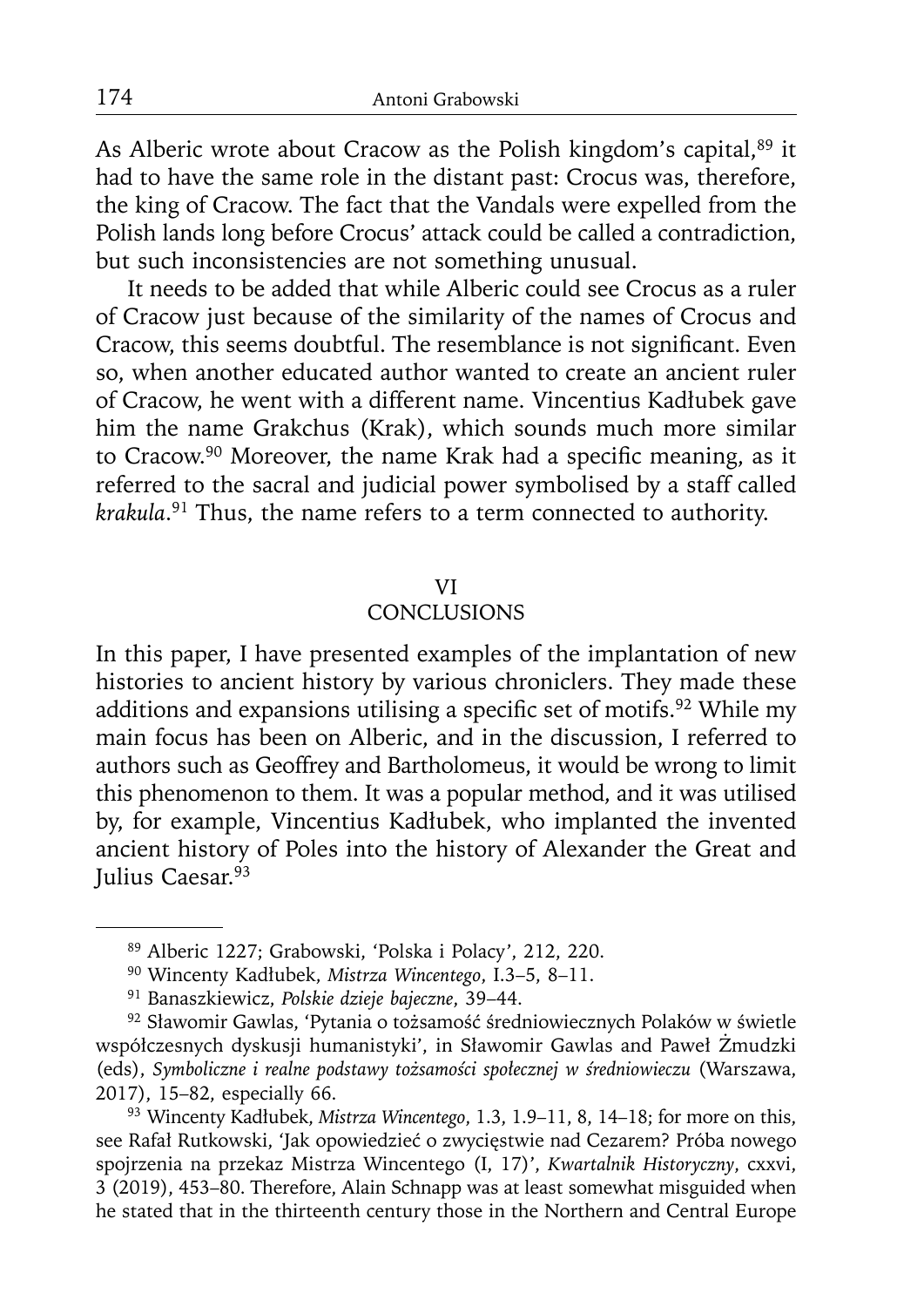Thus, when Alberic or his sources came upon the name of Semigallia, he was aware of what he had to do. He knew of other examples of *origo gentis* narratives and had all the tools he needed. He knew the Frankish *origo*, the story that was deeply rooted in the prior historiography. Alberic not only used similar schemes of how the new nations were introduced, but also applied virtually the same method of hooking them into the general narrative. The literary structure could influence the historical narrative and shape it to fit the established views on how the narration should flow.<sup>94</sup> Therefore, Alberic could make the Semigallians a part of the established history because of the similarity of the names. What Alberic did was in itself based on the previous similar implantation of British history into Roman history. It could be said then that Alberic added to it another branch without any problem.<sup>95</sup>

The ease with which the tale on the origins of Semigallians followed the patterns of origin narrations shows that, contrary to Pohl's opinion, it is fruitful to look at the medieval texts along the lines of scripts and *topoi*, as it shows the meaning of the narrative. This does not mean that the narratives fall into formal schemes, which Pohl interpreted from Hayden White's works.<sup>96</sup> Instead, the narratives combine, mix, and exchange various schemes, styles and *topoi*. There are very few pure comedies, romances, or tragedies, but there are equally few topically pure historiographical narratives.

Even more, Alberic's tale of the Semigallians' origins shows that the *origo gentis* as a theme was well alive in the thirteenth century

were less interested in the ancient times; see Alain Schnapp, *The Discovery of the Past: The Origins of Archaeology*, transl. Ian Kinnes and Gillian Varndell (London, 1996), 104–5.

<sup>&</sup>lt;sup>94</sup> The use of established structures made narratives plausible and reliable, Hayden White, *The Content of the Form. Narrative Discourse and Historical Representation* (Baltimore, 1987), 27–8, 43–6, 57, 172–3, 178; Pohl, 'Debating Ethnicity', 35–6; Goffart, *The Narrators*, 17–18.

<sup>&</sup>lt;sup>95</sup> Levāns speculated that the tale was meant to strengthen Balduin's position in the conflicts with local German knights. The narration, which he could spread on the road from Rome to Livonia, was both pointing to the common origin and, more importantly, it created community – unity, with Bishop as its leader. But why, if it was to be propagated, did only Alberic record it? To what extent could such a narration help Balduin? There is no answer to these questions; Levāns, 'Vertraute Geschichtsbilder', 235–42.

<sup>96</sup> Pohl, 'Debating Ethnicity', 35–6.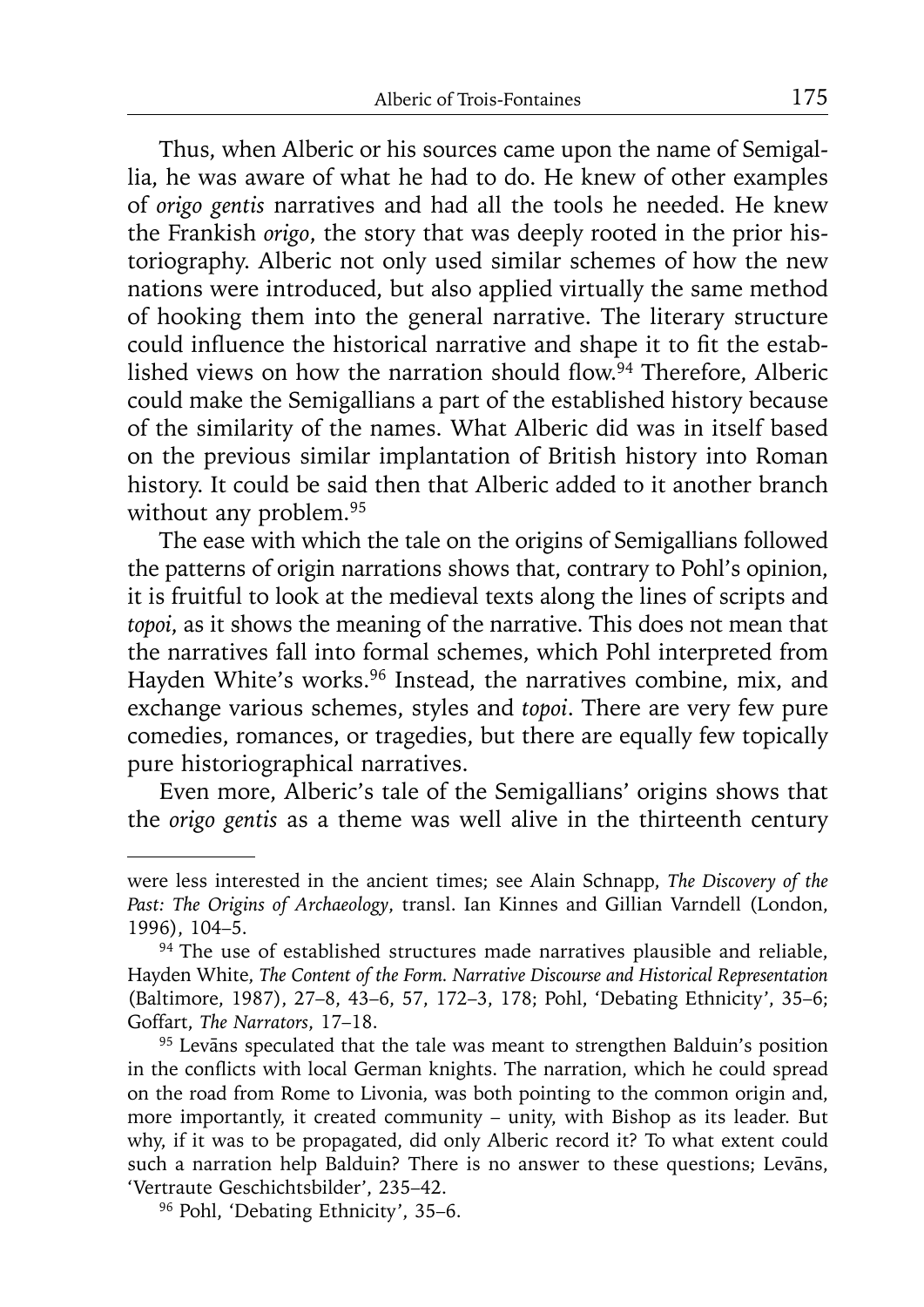(and long afterwards). Wolfram's claim about the end date of such tales being 1200 could only stand if there were no pre-ethnographic materials in Alberic's account. On the other hand, Wolfram pointed out that the authors of *origo gentis* tales looked through and took what they liked from the "tribal sagas".97 How then does this differ from Alberic's looking through Geoffrey of Monmouth's and Hugh of Fleury's works? What differentiated Semigallians from Franks? It could also be argued that etymologies stood behind the many ideas about the early medieval *origo gentis*, and the Longobards did not differ in this respect from Vincentius Kadłubek's Vandals or even Alberic's Semigallians.

Wolfram is aware that the narrations he used in his discussions were most often written by outsiders, who applied their motifs, concepts, and views to describe various people. He acknowledges that the origins of these *gentes* were changed and gives as an example the story of the Goths, who were turned into Noah's descendants. Nevertheless, he sees the ethnic group behind all this literary paint. According to him, the truth was retained by tradition.<sup>98</sup> While the texts did not convey the tradition entirely, Wolfram was, in his view, able to take up the real elements (genealogies, names) from the literary additions.<sup>99</sup>

Wolfram criticised Walter Goffart for viewing the *origo* tales as "author's creation *ex nihilo*". Instead, they had elements taken from the tradition.100 The question then is: where did the tradition come from? Even such essential aspects of the *origo gentis* tales like migration and movement of the people could easily be found and marked as literary motifs coming at least from the Greeks and various myths connected with the spreading colonisation, including the gods' approval. Similarly, a Roman account of the Gauls coming to the Italian peninsula was seen by some as a relic of the original Gaulic 'folk memory', or, as Pohl and Wolfram would call it, oral tradition.<sup>101</sup>

In trying to rationalise Livy's view on the Gauls origins, J.H.C. Williams saw it as an 'indigenous tale' adapted to rules of Greek origin tales.102 Also, it was not uncommon for Roman ethnographers to claim

<sup>97</sup> Wolfram, 'Origo et Religio', 26.

<sup>98</sup>*Id*., 'Terminologisches', 795.

<sup>99</sup>*Ibid*., 798.

<sup>100</sup>*Id*., 'Origo et Religio', 36–7.

<sup>101</sup> Cf. Williams, *Beyond the Rubicon*, 111, 119.

<sup>102</sup> *Ibid.*, 119.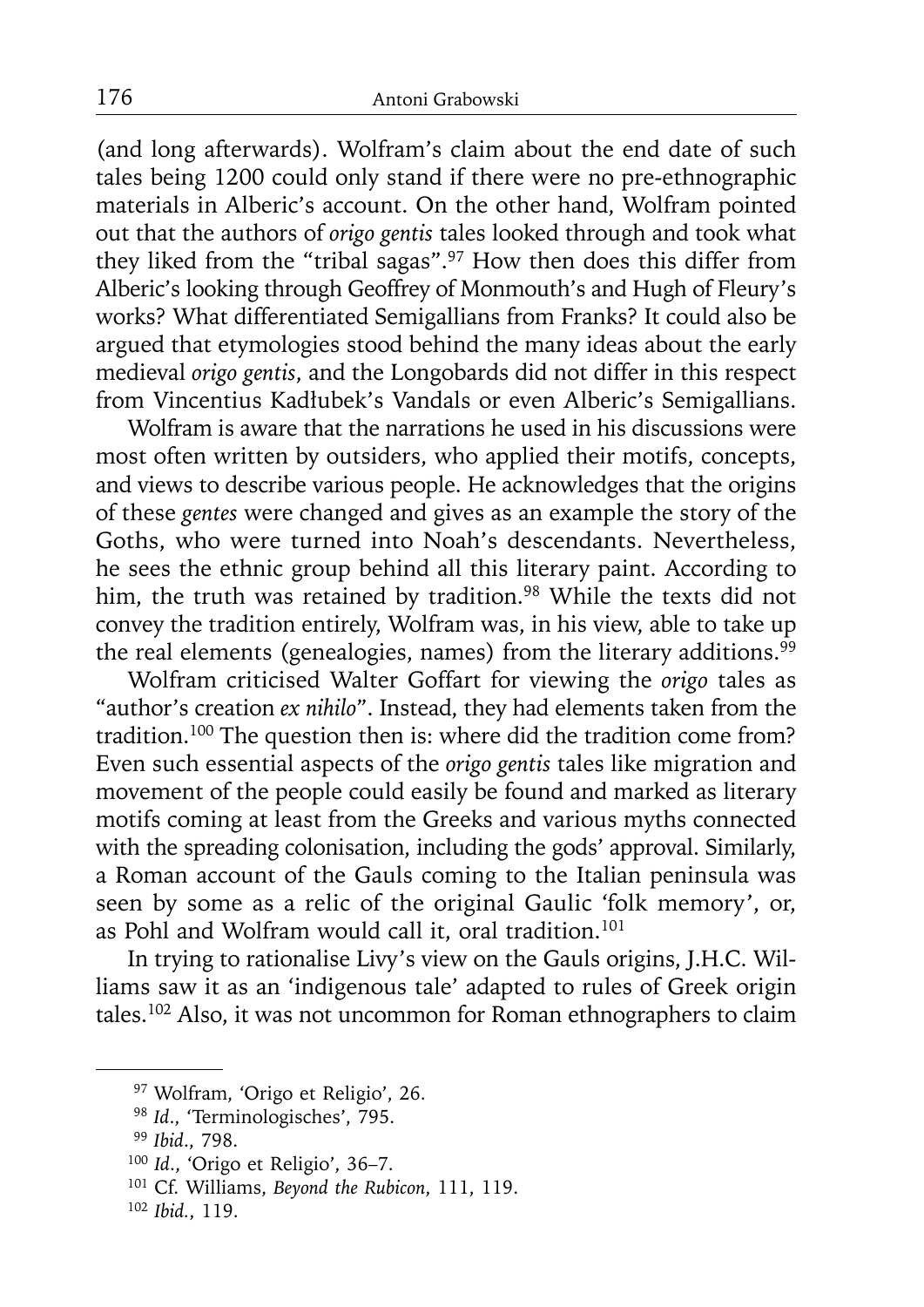local sources and written traditions of the described people. Greg Woolf saw in these tales a combination of the local traditions of conquered people and the Greco-Roman worldview. The invented past was designed to give the conquered a place in the world of the conquerors.<sup>103</sup>

The notion of oral traditions needs to be confronted with the fact that ethnographic narrations since ancient times were often written in cultural centres and not in the described lands themselves. The authors worked with libraries, not with people – they were a sort of curule- -seat-ethnographers.104 Many late antique and early medieval *origo* tales show signs of being based on older written accounts and not on oral traditions.105

The connection, by the name of the Semigallians with the Gauls of Sens, was a typical ethnographic interpretation. I have already noted similar names that led to the identification. Still, Alberic was not content to rely solely on that. Instead, the connection sparked a narrative explaining it. He did the same connecting Priam's son with Paris, or highlighting the hero-eponymous Francio as the ancestor of Franks. Alberic's account of the Trojans as ancestors of the Franks is similar to the tale of Gauls as ancestors of Semigallians.

It also needs to be highlighted that making the Semigallians into Gauls was meaningless in the sense that it did not give the people any special quality. While it was sometimes noted that the name informed about the people's nature – like in the case of the Longobards or Saxons<sup>106</sup> – Alberic did not mention the Semigallians' wars or abilities. In a way, this is similar to Gallus Anonymous' note about Prussians as being the descendants of Saxons who refused both Christianity and Charlemagne's rule. The connection between the Saxons and Prussians is their opposition towards the two great powers of the Early Middle Ages, and nothing more is made of that by Gallus.<sup>107</sup>

106 Pohl, 'Ethnonyms', 7.

107 Gallus Anonymous, *Galli Anonymi Cronica et Gesta Ducum Sive Principum Polonorum*, ed. by Karol Maleczyński (Kraków, 1952), II.42, 112; Robert Bartlett, 'From

<sup>103</sup> Woolf, *Tales of the Barbarians*, 27–8.

<sup>104</sup>*Ibid.*, 66–7.

<sup>105</sup>*Ibid*., 116–17; Reynolds, 'Medieval Origines', 375; Walter Goffart, 'Two Notes on Germanic Antiquity Today', *Traditio*, l (1995), 9–30 (here 28); Magali Coumert, 'L'identité ethnique dans les récits d'origine: l'exemple des Goths', in Véronique Gazeau, Pierre Bauduin, and Yves Modéran (eds), *Identité et ethnicité: concepts, débats historiographiques, exemples (IIIe –XIIe siècle)* (Caen, 2008), 49–73 (here 63–6, 73).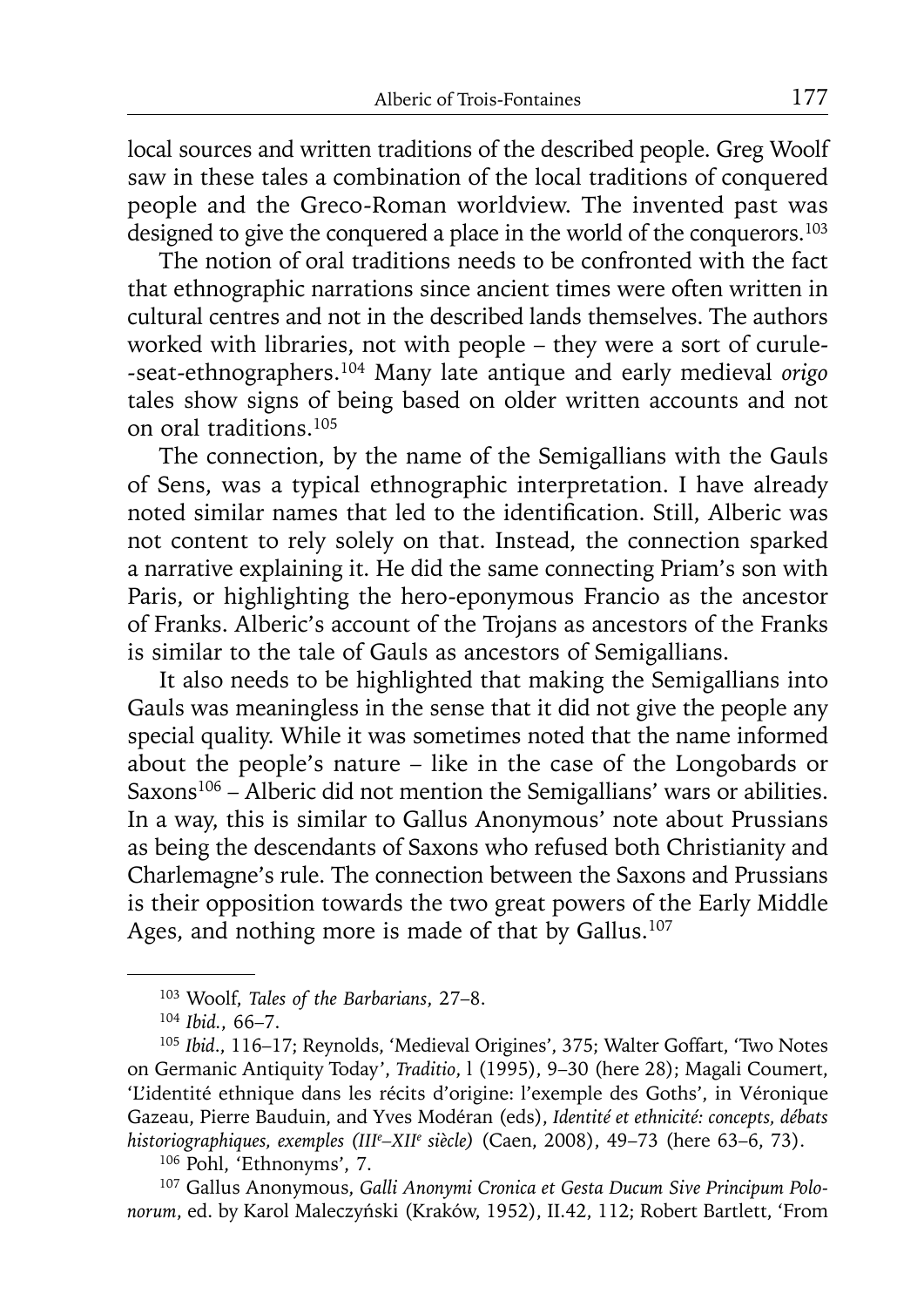The described histories were implanted into the ancient ones to provide peoples with a glorious past and give them origins. It was applied to the Franks, Britons, Turks, and Poles. It was not a phenomenon limited to the Middle Ages, as for example can be seen in the case of Georgius Sabinus, who was the first rector of Albertina (University of Königsberg) in the first half of the sixteenth century and wrote about the ancient history of Brandenburg. This humanist, poet, and scholar wrote that Brandenburg was created from two cities, of which one was built by the already known to us Brennus, who led the Senones Gauls to Rome 416 years before Christ, while the other was founded by Brando, son of Marcomir, in AD 270. Then he informed his readers that the men led by Brennus were not Gauls but Germans, *a Senonibus Suevis*, who lived in Swabia.108

In using such a construction, history becomes an ever-expanding tree. There is no problem in building upon it and adding a new branch. The way history works reminds us of Paul's letter to the Romans, where he described wild olives (Gentiles) being grafted onto Israel's noble tree, and by this means, they acquired the glory of salvation.109 Hence such expansions of the narratives should not be viewed as any sort of corruption of the old tales or mere insertions of a new matter. They were  $-$  to use the botanical expression  $-$  grafts; additions that made history better and more enjoyable. The inclusion of things previously unknown meant that it was a better narrative, even if modern historiography rejects many of these expansions. Thus, instead of a selective reading of these narratives to extract the supposed facts and traditions, it is much more enriching to look at them as cultural constructs, and to investigate them with a particular interest in the construction, motifs used, and their sources.110 Thanks to this, it is possible to examine the cultural worldview of the author.

*proofreading James Hartzell*

Paganism to Christianity in Medieval Europe', in Nora Berend (ed.), *Christianization and the Rise of Christian Monarchy* (Cambridge, 2007), 47–72 (here 66–7).

<sup>108</sup> Georgius Sabinus, 'De Brandeburgo Metropoli Marchiae', in *Scriptores Rervm Brandenbvrgensivm*, vol. 2.2 (Francofurti ad Viadrum, 1752), 274–8 (here 274).

<sup>109</sup> Rom. 11,16–24; interestingly Livy, in discussing the Gauls and Galates noted that the latter degenerated as it was typical for plants that were put in a foreign soil to lose their qualities, Livy, *History of Rome*, XI, 38.17, 58; Williams, *Beyond the Rubicon*, 71.

<sup>110</sup> Cf. White, *The Content of the Form*, 193.